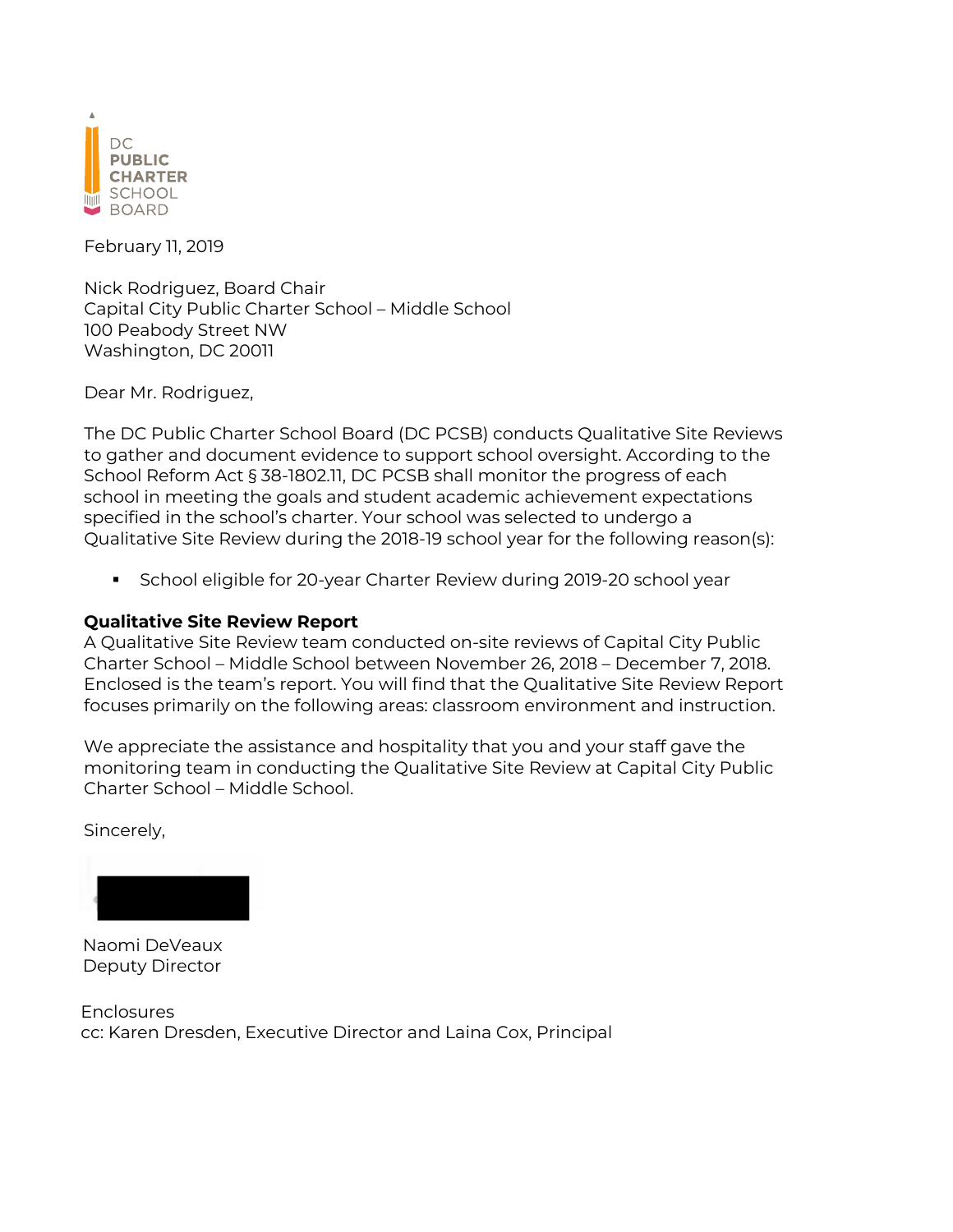#### **Qualitative Site Review Report**

**Date:** February 11, 2019

# **Campus Information**

**Campus Name:** Capital City Public Charter School – Middle School (Capital City PCS – Middle) **Ward:** 4 **Grade levels:** Fifth through eighth

# **Qualitative Site Review (QSR) Information**

**Reason for Visit**: School eligible for 20-year Charter School Review during 2018-2019 school year **Two-Week Window:** November 26, 2018 – December 7, 2018 **QSR Team Members:** Two DC PCSB staff members including one special education (SPED) and English Learner (EL) specialist and two consultants **Number of Observations:** 16 **Total Enrollment:** 334 **Students with Disabilities Enrollment:** 47 **English Language Learners Enrollment:** 60 **In-seat Attendance on Observation Days: Visit 1:** November 29, 2018 – 97.6% **Visit 2:** November 30, 2018 – 96.0% **Visit 3:** December 3, 2018 – 95.6% **Visit 4:** December 4, 2018 – 95.6% **Visit 5:** December 6, 2018 – 96.4%

#### **Summary**

The mission of Capital City PCS is to

"enable a diverse group of students to meet high expectations; develop creativity, critical thinking, and problem-solving skills; achieve a deep understanding of complex subjects; and acquire a love of learning along with a strong sense of community and character. We will graduate young adults who are self-directed, intellectually engaged, and possess a commitment to personal and civic responsibility."

The QSR team observed evidence that Capital City PCS – Middle's classroom environment and instructional delivery support its mission. All teachers used strategies to support the school's commitment to the research-based Expeditionary Learning Model<sup>1</sup>, resulting in engaging instruction, relevant content, and extensive student participation. Students had frequent opportunities to exercise their agency, including in "Intensives," a purposeful homeroom period at the start of the day. During Intensives, students took advantage of opportunities to seek out support on

<sup>1</sup> https://www.ccpcs.org/program/el-education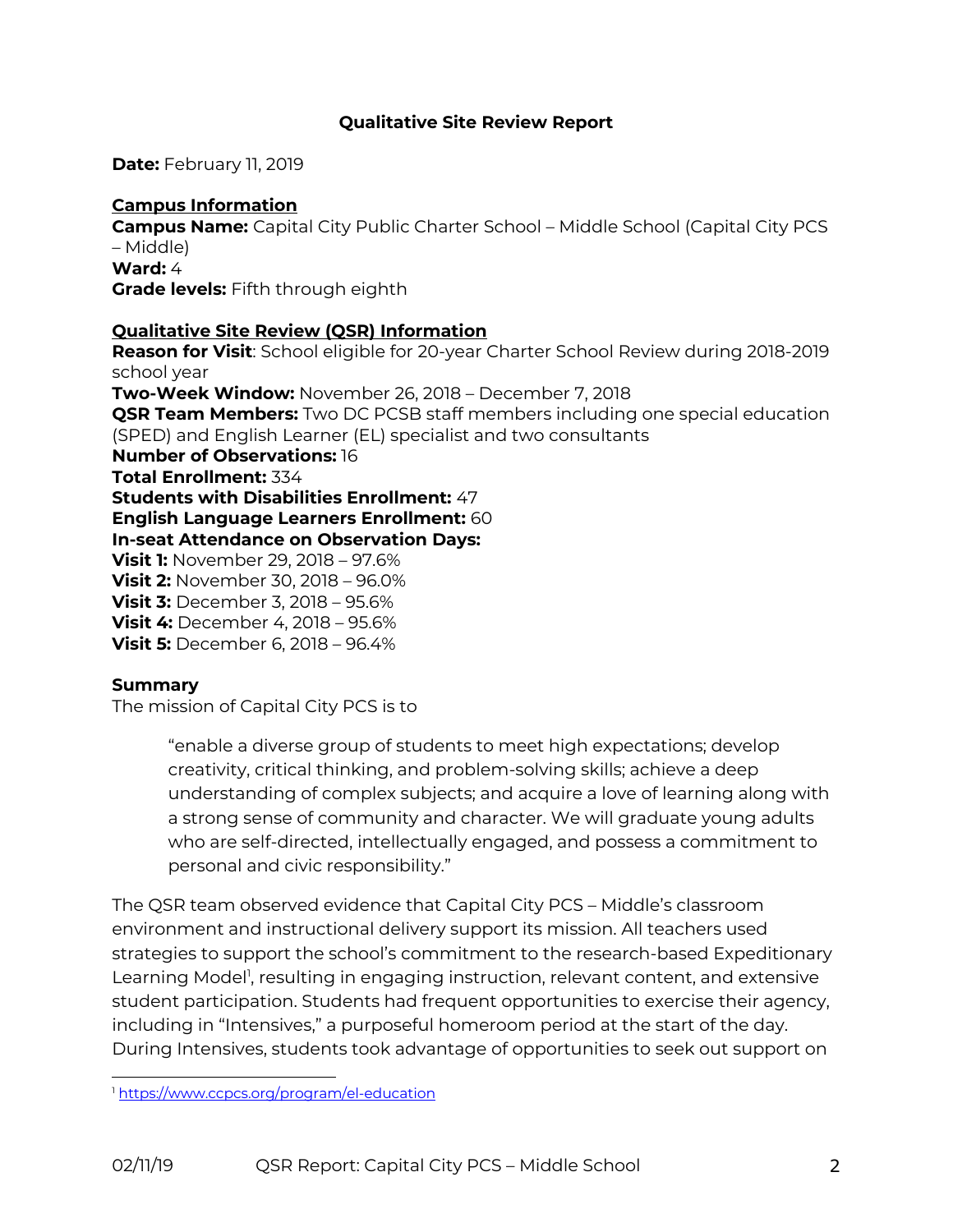specific assignments. One student expressed, "I really need help on my science work," and the teacher worked one-on-one with the student who needed help, while another student worked independently on reading comprehension software.

To support all learners, Capital City PCS – Middle successfully implemented an Inclusion model. Inclusion teachers serve special education students and English Language Learners (EL) in the general education setting. Inclusion teachers effectively co-taught with lead teachers, supporting seamless instruction and facilitating a caring environment. Throughout the observations, differentiation and empathetic behavior management were the norm. Multiple teachers effectively used common strategies such as naming learning targets and employing countdown timers. Students responded positively to teacher directions, and misbehavior was minimal.

During the QSR two-week window, the team used the Charlotte Danielson *Framework for Teaching* to examine Classroom Environment and Instruction (see Appendix I and II). The QSR team scored 73% of observations as distinguished or proficient in the Classroom Environment domain, which is slightly down from the 80% the school earned in this domain in their last QSR in 2014<sup>2</sup>. The highest scoring components for the school were *Creating an Environment of Respect and Rapport* and *Establishing a Culture for Learning* with 81% of observations in each component rated as distinguished or proficient. Students interacted with each other and their teachers in positive, respectful ways. Teachers were primarily focused on engaging students in rigorous work. For example, in one observation the teachers demonstrated high expectations and did not let language barriers get in the way of all students engaging in grade level content; they successfully provided an EL student the opportunity to complete an exit ticket orally rather than in written form.

The QSR team scored 77% of observations as distinguished or proficient in the Instruction domain, which is slightly higher than the 75% the school earned in this domain in 2014. The *Communicating with Students* component received the highest score, with 94% percent of observations scored as distinguished or proficient. In these observations teachers' spoken and written language was expressive and teachers found opportunities to extend students' vocabularies, both within the discipline and for more general use. For example, one teacher helped a student understand the elements of essay structure by reinforcing key vocabulary. The teacher said, "You are missing your thesis. What is your central idea? That's what you're supposed to be arguing." Another teacher was explicit in their use of academic language with relevant analogies related to students' interests. Teachers

<sup>2</sup> https://www.dcpcsb.org/qualitative-site-review/capital-city-middle-school-qsr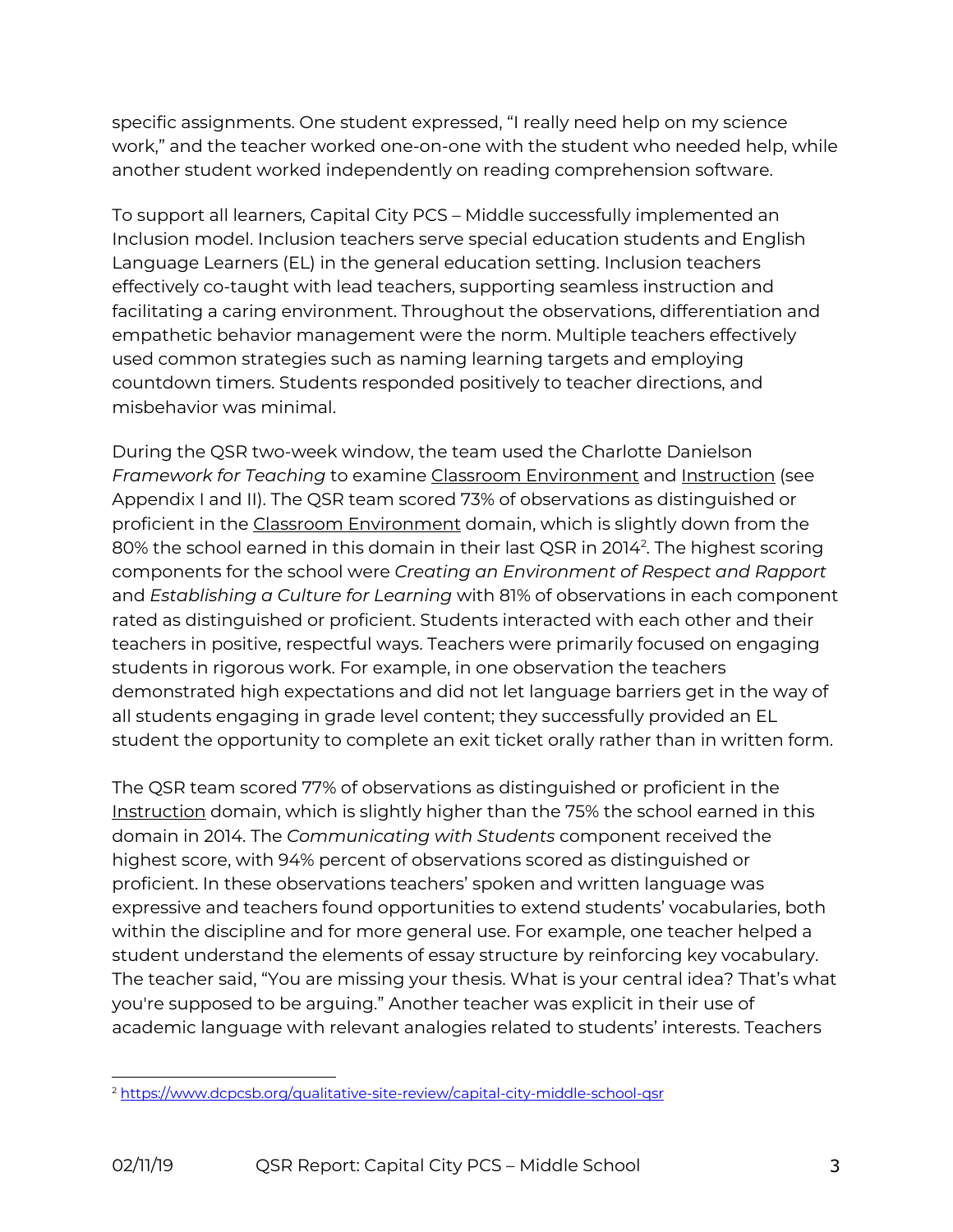cultivated student understanding of key terms by inviting them to create their own real-world connections to the terms.

### **Governance**

Nick Rodriguez chairs the Capital City PCS board of trustees. The school has been compliant with the School Reform Act<sup>3</sup> for the past five years, which requires the board to include two parent representatives and have a majority of DC residents.

## Specialized Instruction for Students with Disabilities

Prior to the two-week window, Capital City PCS – Middle completed a questionnaire describing its model to serve students with disabilities (SWD). The school's overall philosophy for SWD is: "Inclusion is not simply about physical proximity. It is about intentionally planning for the success of all students." Capital City PCS – Middle explained that it provides specialized instruction in the general education classroom and in small group settings outside of the classroom. In all but one observation described below, the school implemented its stated program with fidelity as evidenced by engaging students in learning.

DC PCSB observed four special education settings: one inclusion classroom with coteachers, one small group with the reading specialist, one class called "Academic Support" led by an inclusion teacher and a dedicated aide, and "Intensives," a smallgroup class that uses adaptive software to support students in reading and math.

In the inclusion classroom, a general education teacher taught whole-group while the inclusion teacher primarily worked at one table group with two students. The SPED teacher facilitated turn-and-talks between students and provided a fidget device to a student who struggled to focus. The two students dictated their answers to the SPED teacher who wrote their answers on the exit ticket. The grade-level reading and writing was inaccessible to these students, but because they were able to share their thoughts orally, they could fully participate in the lesson and demonstrated understanding of the historical concept.

In the small-group reading intervention class, the same two students worked in a small group of four students. In this observation, the text was on their reading level (four grade levels below the grade they were in). Students read independently using strategies clearly printed onto each student's bookmark. The teacher explained how and when students could use each strategy. Then, the teacher read one-on-one with each student to take a running record of their progress. One student used a strategy called "Chunky Monkey" where he chunked words into smaller pieces. Another student used the strategy of "Check-in Chicken" where he asked himself if a word

<sup>3</sup> https://www.dcpcsb.org/policy/school-reform-act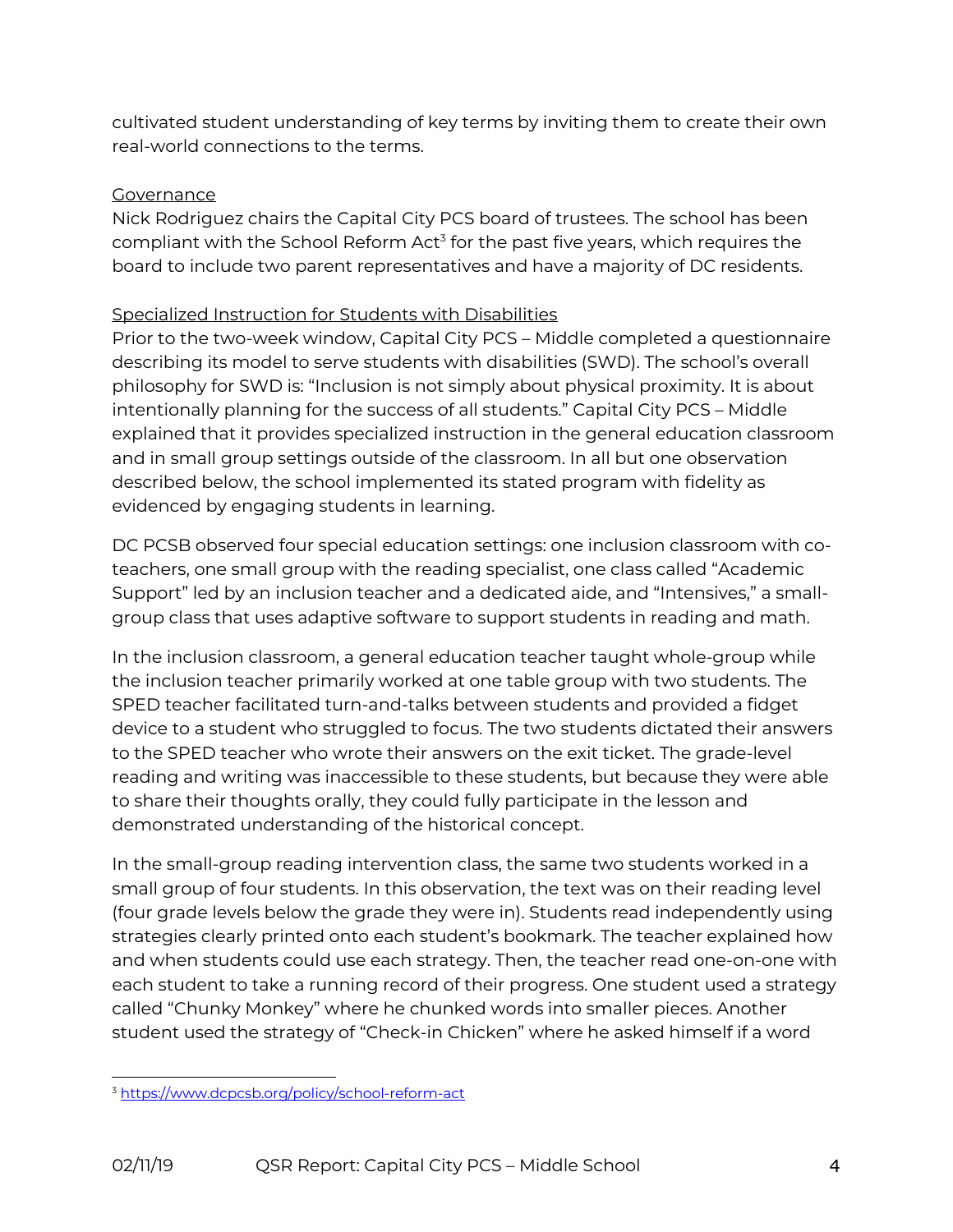made sense before moving on in the text. The teacher then led a comprehension discussion and provided sentence starters to ensure all student made text-based inferences.

In an Academic Support classroom, students practiced annotation of a grade-level poem. In this small group, there were four students, one inclusion teacher, and a dedicated aide. The teacher read aloud and asked students to make inferences. For example, the teacher said, "His teeth are rattling. What does that tell us about how the character is feeling?" In this observation behavior issues led to a loss of instructional opportunities and the teacher didn't provide feedback on the students' written answers or progress.

Finally, DC PCSB observed an "Intensives" classroom for 30 minutes prior to the first class period of the day. In this observation SWD students received one-on-one support on their homework from the day before. The students needed significant behavioral support, which the teacher excelled at providing. Each student had a labeled bin with materials specific to the student's needs. One student preferred to only communicate to the teacher by writing words on a whiteboard. Another student needed headphones and chosen music to focus. Another student worked independently on the online program MobyMax<sup>4</sup>, which specializes in closing learning gaps. The teacher set the program to the student's level and held high expectations. When the student said, "Don't tell me you're going to force me to do it," the teacher replied, "Oh, but I am because you can't get better at reading if you don't actually read." The student chuckled and when they completed the assignment, the teacher praised their efforts.

## Specialized Instruction for English Learners

Capital City PCS – Middle enrolls 60 English Learner (EL) students. Prior to the twoweek window, the school completed a questionnaire describing its language acquisition program. The school wrote that it uses a sheltered instruction model in which ELs receive academic language instruction from their content teachers within their content classes. Beginners (i.e., students at levels 1 and 2 of English language proficiency) also receive direct instruction in English in one-on-one sessions or smallgroup classes led by the EL specialist. In these settings, they review or preview key concepts in their first language as needed. Overall, Capital City PCS – Middle provides targeted and effective instruction to develop students' English language proficiency and address grade-level content standards. Across all EL observations, teachers skillfully integrated lesson content by using meaningful activities and hands-on materials with multiple opportunities for students to practice the four language domains: reading, writing, listening, and speaking.

<sup>4</sup> https://www.mobymax.com/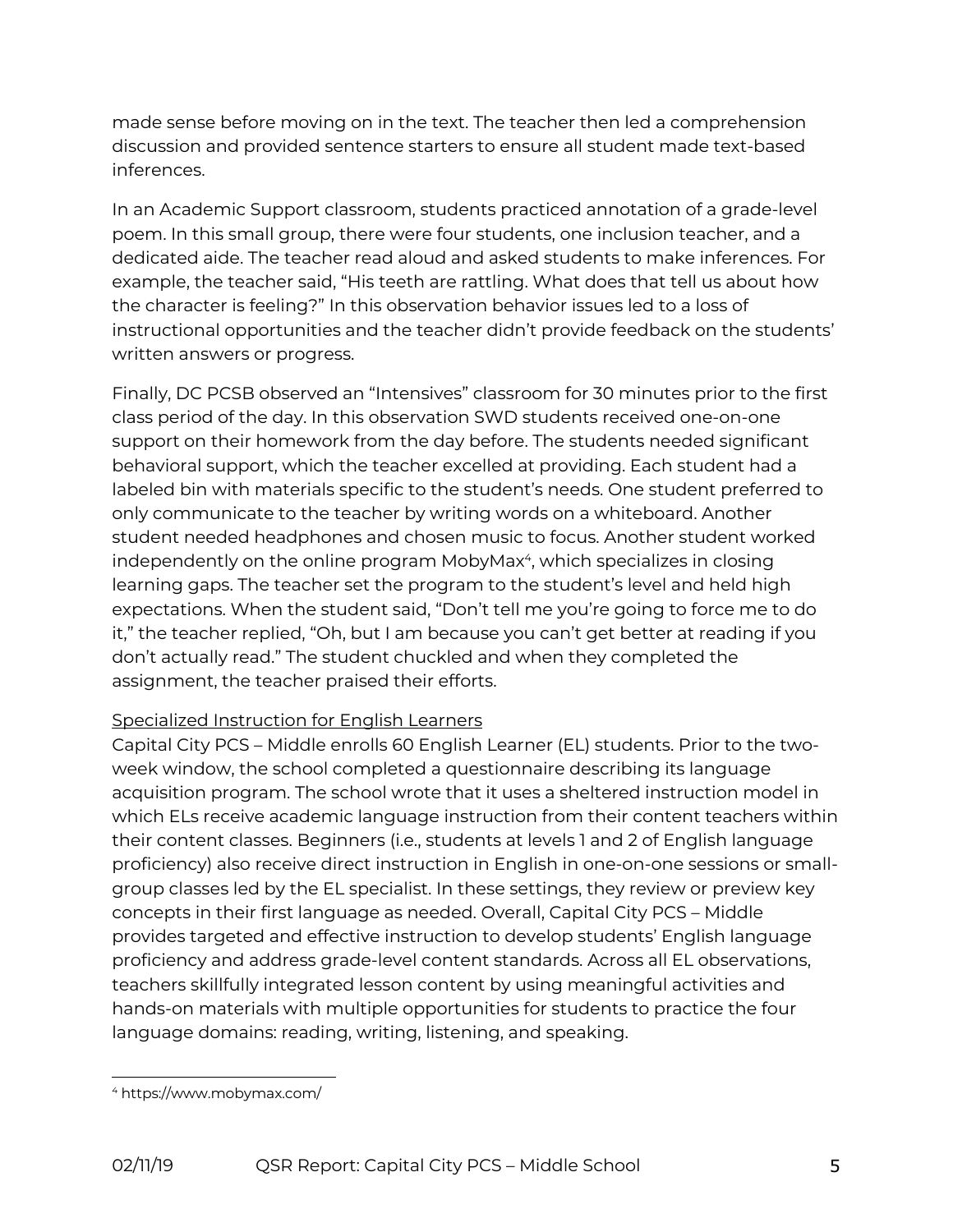DC PCSB observed three EL settings: inclusion with an EL specialist providing support in the general education classroom, one-on-one, and "Intensives," a small group class using Leveled Literacy Intervention (LLI) curriculum with the EL specialist.

In the inclusion classroom, groups were intentionally arranged so that students with lower language proficiency levels were teamed up with native English speakers, and the teachers provided multiple opportunities for students to read, listen, speak, and write academic vocabulary. The teacher "cold called" students to read the content vocabulary (e.g. execute, department), their definitions, and example sentences. Each word was accompanied by a picture to provide visual support. Turn-and-talk prompts like "How will I know if you've *executed* your homework?" allowed students to make new connections with these terms. Next, the content teacher assigned each group a stack of vocabulary words to sort into the three government branches. The activity and accompanying hands-on materials allowed students to apply content and language knowledge. Students explained their thinking to one another and worked together to apply feedback from the circulating teachers. The EL specialist provided support to students in their native language as needed. As an extension activity, most groups made sentences with the vocabulary word cards, providing an opportunity to practice these terms in the writing domain.

In the pull-out session the EL teacher provided targeted instruction on simple and complex sentence structures. The instructional activities – reviewing the differences between the sentence types in a T-chart, reading and analyzing student work for sentence complexity, and coming up with and speaking complex sentences based on action dice – provided multiple opportunities for students to practice the lesson's skill across all four language domains. Although the teacher did not always urge the student to explain his/her thinking, the teacher did assess the student's comprehension at various points and clarified key concepts in the student's native language. Also, the student engaged in peer-assessment, accurately rating a peer's writing sample using an English language proficiency rubric.

In "Intensives," the teacher successfully engaged students in learning by aligning the activities to their reading levels and providing scaffolds in both English and Spanish, the native language of the small group. Furthermore, the teacher explained the language content clearly and pointed out possible areas or misunderstanding, drawing upon students' knowledge of their native language. To explain what makes the word 'believe' tricky to spell, the teacher said, "'i' words can be tricky, especially if you think about Spanish. In Spanish, the 'i' makes a long 'e' sound. In English, the 'i' can make a few different sounds depending on who it is teaming up with."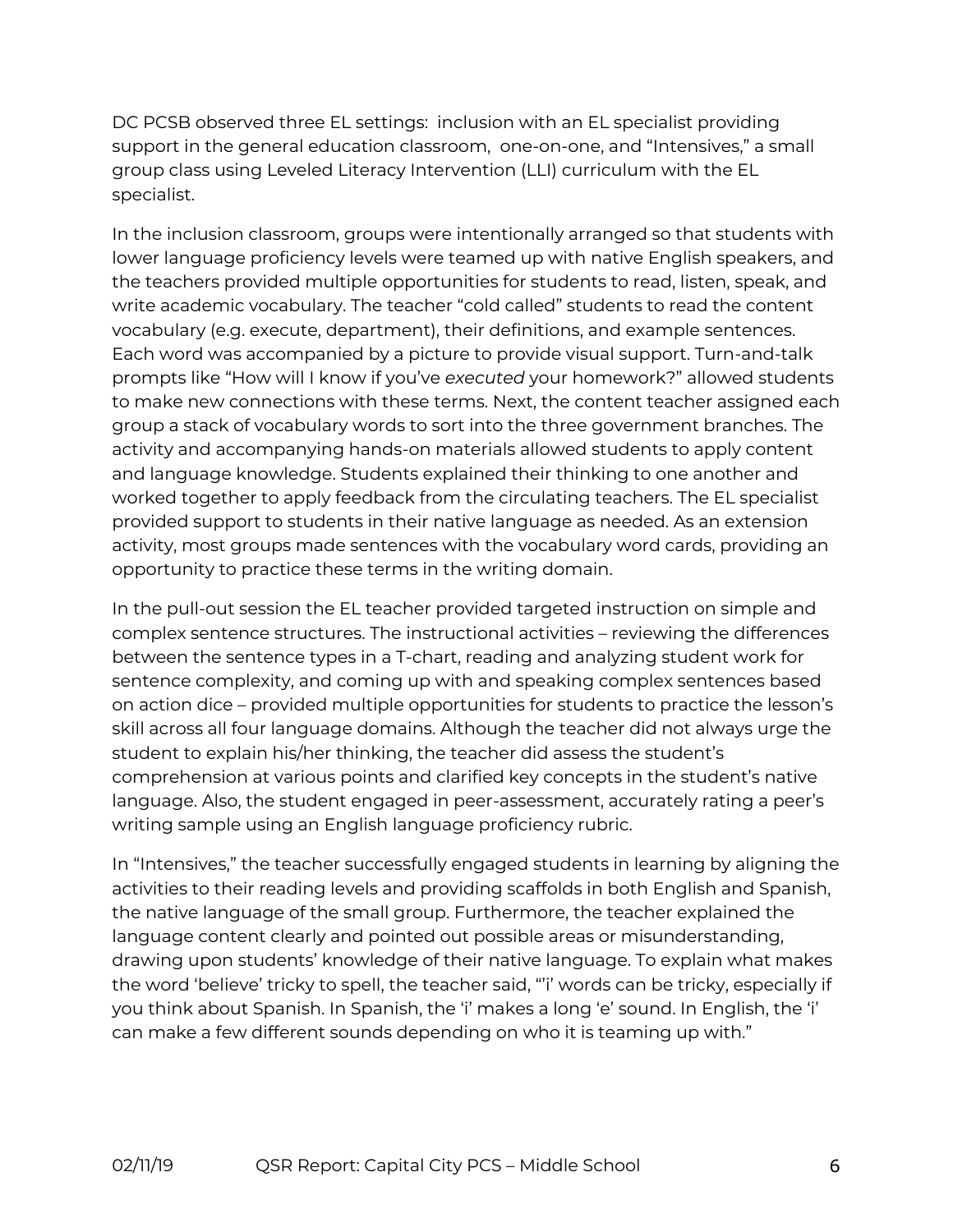#### **THE CLASSROOM ENVIRONMENT5**

This table on the following page summarizes the school's performance on the Classroom Environment domain of the rubric during the unannounced visits. The label definitions for classroom observations of "distinguished," "proficient," "basic," and "unsatisfactory" are those from the Danielson framework. The QSR team scored 73% of classrooms as "distinguished" or "proficient" for the Classroom Environment domain. Please see Appendix III for a breakdown of each subdomain score.

| <b>The Classroom</b><br><b>Environment</b>                                          | <b>Evidence</b>                                                                                                                                                                                                                                                                                                                                                                                                                                                                                                                                                                                                                                                                                                                                                                                                                                                                                                                                                                                                                                                                                                                                     | <b>School Wide Rating</b> |     |
|-------------------------------------------------------------------------------------|-----------------------------------------------------------------------------------------------------------------------------------------------------------------------------------------------------------------------------------------------------------------------------------------------------------------------------------------------------------------------------------------------------------------------------------------------------------------------------------------------------------------------------------------------------------------------------------------------------------------------------------------------------------------------------------------------------------------------------------------------------------------------------------------------------------------------------------------------------------------------------------------------------------------------------------------------------------------------------------------------------------------------------------------------------------------------------------------------------------------------------------------------------|---------------------------|-----|
| <b>Creating an</b><br><b>Environment of</b><br><b>Respect and</b><br><b>Rapport</b> | The QSR team scored 81% of the observations as<br>distinguished or proficient in this component.<br>Teachers consistently demonstrated care and<br>respect in their interactions with students. In<br>multiple proficient observations teachers<br>reached out to individual students with<br>comments including, "I haven't seen you, how<br>are you doing?" and "Are you okay?" In another<br>observation, the teacher set classroom<br>expectations while empathizing with students'<br>curiosity about the lab equipment by saying,<br>"You're going to be tempted, okay? I<br>understand, I completely understand. But resist<br>the urge. We don't want anybody to get hurt."<br>Teachers expressed joy in working with<br>students. In one proficient observation, the<br>entire class and teacher laughed together when<br>a student made a joke about the content that<br>used a play on words. In another observation,<br>when a student told the teacher that she might<br>be in class tomorrow, the teacher responded<br>with enthusiasm, "Please come! I found a<br>picture of you in fifth grade to show how much<br>you've learned!" | Distinguished             | 31% |

 $5$  Teachers may be observed more than once by different review team members.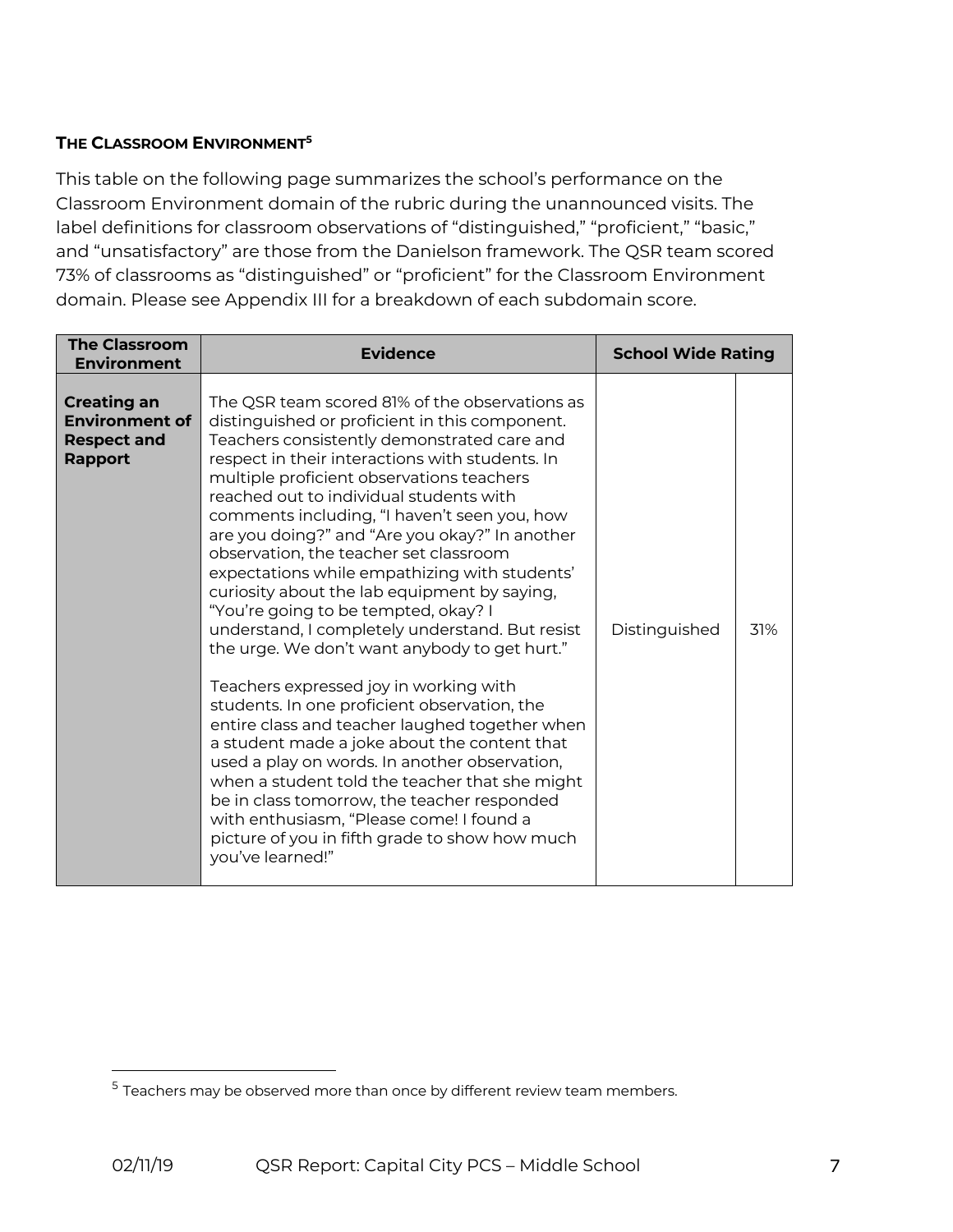| <b>The Classroom</b><br><b>Environment</b> | <b>Evidence</b>                                                                                                                                                                                                                                                                                                                                                                                                                                                                                                                                                                                                                                                                                                                                                                                                                                                                                                                                                                                                                     | <b>School Wide Rating</b> |     |
|--------------------------------------------|-------------------------------------------------------------------------------------------------------------------------------------------------------------------------------------------------------------------------------------------------------------------------------------------------------------------------------------------------------------------------------------------------------------------------------------------------------------------------------------------------------------------------------------------------------------------------------------------------------------------------------------------------------------------------------------------------------------------------------------------------------------------------------------------------------------------------------------------------------------------------------------------------------------------------------------------------------------------------------------------------------------------------------------|---------------------------|-----|
|                                            | In several of the distinguished observations,<br>students participated without fear of put-downs<br>or ridicule from either the teacher or their peers.<br>In one observation the teacher encouraged and<br>celebrated a student's success in discovering a<br>rule for aligning decimal points in the addends<br>of an equation, saying, "Say the rule loud and<br>proud!" The student and many of her<br>classmates smiled. In another observation, the<br>teacher used a gentle tone of voice and called<br>each student's name when calling on students<br>during a class discussion. Each student that was<br>called on responded with respectful, relevant<br>contributions.                                                                                                                                                                                                                                                                                                                                                  | Proficient                | 50% |
|                                            | The QSR team scored 19% of the observations as<br>basic in this component. In these observations<br>teachers attempted to make connections with<br>individual students, but student reactions<br>indicated these attempts were not entirely<br>successful. In one observation the teacher<br>sought to help students understand the daily<br>tasks but rushed through the conversation.<br>When a student asked a question about the<br>agenda, the teacher responded, "I'm trying to<br>move on whether I'm right or wrong." In<br>another observation, students sometimes<br>ignored the teacher's instructions, particularly<br>when managing transitions. In one observation<br>the teacher corrected students after an<br>inefficient and noisy transition saying, "You<br>need to think about what you're doing right<br>now in our community and if it's helpful or if it's<br>holding us up. Let's try one more time. Pencils<br>up." The second attempt at the transition<br>yielded only slightly more efficient results. | <b>Basic</b>              | 19% |
|                                            | The QSR team scored none of the observations<br>as unsatisfactory in this component.                                                                                                                                                                                                                                                                                                                                                                                                                                                                                                                                                                                                                                                                                                                                                                                                                                                                                                                                                | Unsatisfactory            | 0%  |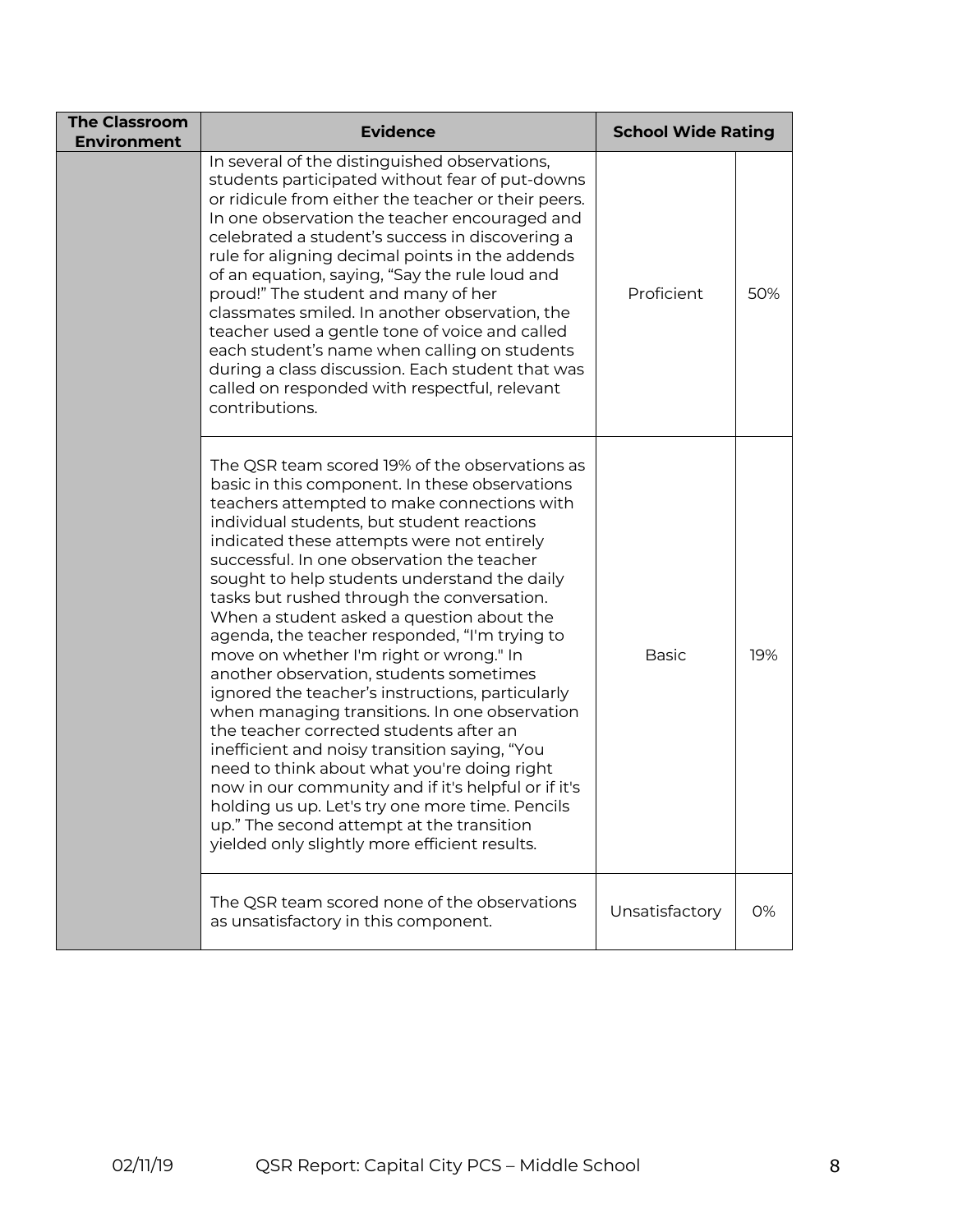| <b>The Classroom</b><br><b>Environment</b>              | <b>Evidence</b>                                                                                                                                                                                                                                                                                                                                                                                                                                                                                                                                                                                                                                                                                                                                                                                                                                                                           | <b>School Wide Rating</b> |     |
|---------------------------------------------------------|-------------------------------------------------------------------------------------------------------------------------------------------------------------------------------------------------------------------------------------------------------------------------------------------------------------------------------------------------------------------------------------------------------------------------------------------------------------------------------------------------------------------------------------------------------------------------------------------------------------------------------------------------------------------------------------------------------------------------------------------------------------------------------------------------------------------------------------------------------------------------------------------|---------------------------|-----|
| <b>Establishing a</b><br><b>Culture for</b><br>Learning | The QSR team scored 81% of the observations as<br>distinguished or proficient in this component.<br>High expectations for hard work were the norm<br>in the majority of observations. Students<br>frequently demonstrated enthusiasm for<br>learning. In one proficient observation multiple<br>students asked to return to class during their<br>lunch period to extend their academic<br>discussion, and they teacher agreed to do this.<br>In another proficient observation, three<br>students requested to visit their teacher during<br>their lunch period for additional support on an<br>essay assignment, which the teacher agreed to<br>accommodate. In another observation the<br>teacher empathized with students but still<br>encouraged them to persist. The teacher said,<br>"Yes, this puzzle is hard for a lot of people, but<br>tell me what you can figure out in it." | Distinguished             | 31% |
|                                                         | Students indicated through their questions and<br>comments a desire to understand the content.<br>One student offered a highly detailed<br>explanation of how a scenario in the Fortnite<br>videogame illustrated key terms from the<br>judicial system and multiple students gave<br>shouts of affirmation. In another proficient<br>observation the teacher prompted students to<br>engage in a wrap-up discussion after a lab<br>activity. The teacher said, "Tell me one thing you<br>know now that you didn't know when you first<br>started the lab Tell me something that didn't<br>work today." Many students built off each<br>other's comments.                                                                                                                                                                                                                                 |                           |     |
|                                                         | In several of the distinguished observations,<br>teachers conveyed the satisfaction that<br>accompanies a deep understanding of complex<br>content. In one class the teacher smiled and<br>gave a verbal affirmation each time students<br>used technical language (hypothesis, electron)<br>when engaging in a preliminary discussion<br>before a science lab activity. In another class the<br>teacher cued the students to concentrate on<br>their rationales, saying, "The math [in this<br>activity] is pretty short but I want you to focus<br>on the explanation. I want to see a lot of words<br>here, I want to see your thinking. Of course, you<br>still need to show in the numbers you're<br>thinking."                                                                                                                                                                      | Proficient                | 50% |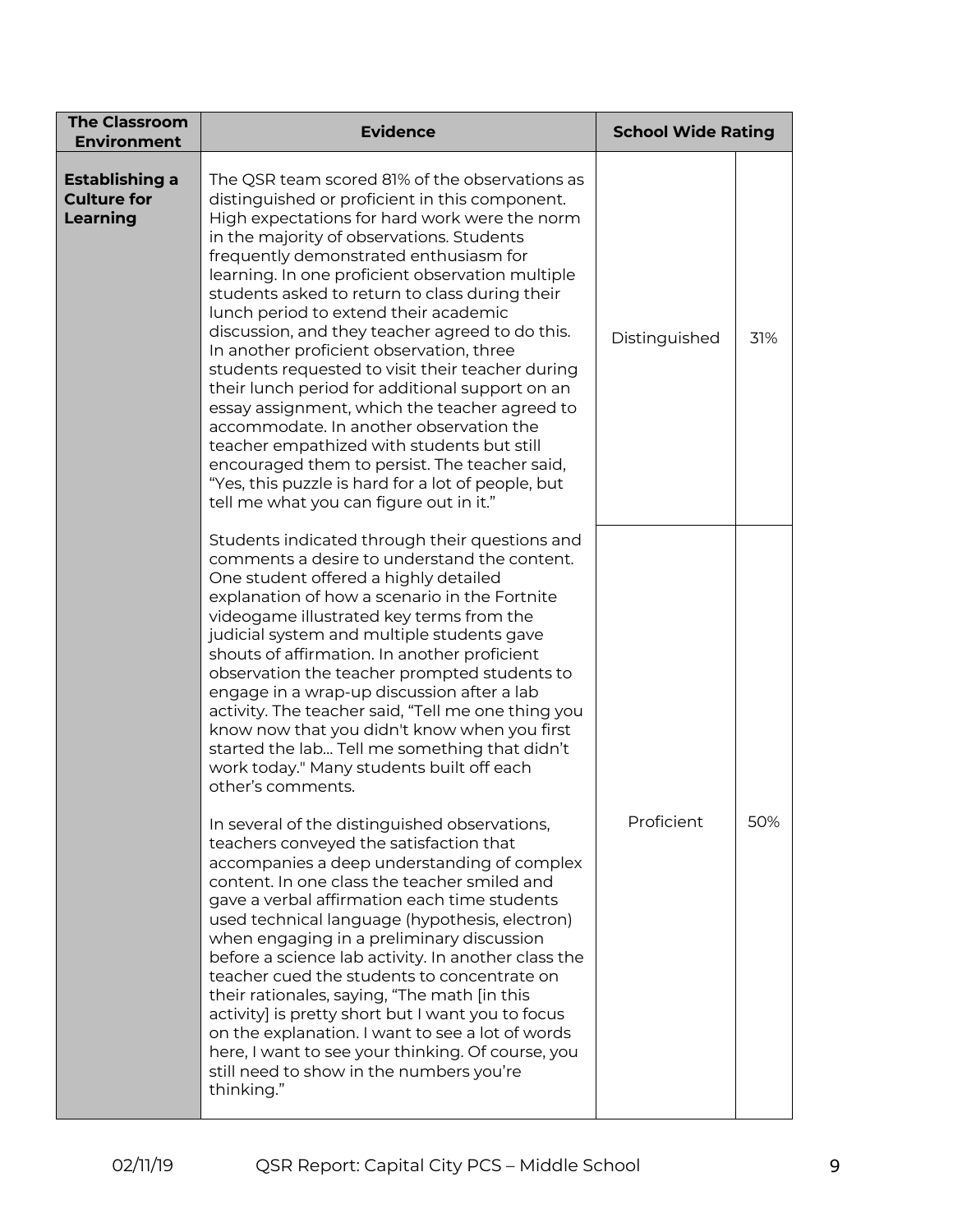| <b>The Classroom</b><br><b>Environment</b>                                                                                                                                                                                                                                                                                                                                                                                                                   | <b>Evidence</b>                                                                                                                                                                                                                                                                                                                                                                                                                                                                                                                                                                                                                                                                                                                                                                                                                                                                                                                                                                                                                                 | <b>School Wide Rating</b> |     |
|--------------------------------------------------------------------------------------------------------------------------------------------------------------------------------------------------------------------------------------------------------------------------------------------------------------------------------------------------------------------------------------------------------------------------------------------------------------|-------------------------------------------------------------------------------------------------------------------------------------------------------------------------------------------------------------------------------------------------------------------------------------------------------------------------------------------------------------------------------------------------------------------------------------------------------------------------------------------------------------------------------------------------------------------------------------------------------------------------------------------------------------------------------------------------------------------------------------------------------------------------------------------------------------------------------------------------------------------------------------------------------------------------------------------------------------------------------------------------------------------------------------------------|---------------------------|-----|
|                                                                                                                                                                                                                                                                                                                                                                                                                                                              | The QSR team scored 19% of the observations as<br>basic in this component. In some basic<br>observations some teachers' actions indicated<br>the belief that not all students were capable of<br>high-level work. In one example, the teacher<br>spent the entire 30-minute observation working<br>with only one group of five students, while the<br>rest of the class engaged in off-topic<br>conversations the entire time.                                                                                                                                                                                                                                                                                                                                                                                                                                                                                                                                                                                                                  |                           | 19% |
| In another basic observation, the teacher<br>demonstrated neutral energy for the work,<br>appearing to be going through the motions by<br>assigning a drill-based worksheet for a<br>significant length of the observation. Without<br>opportunities during or after the activity to<br>share, reflect, or have their work assessed,<br>students worked on completing the task at<br>hand, for which the worksheet directions were<br>simply "Find the sum." | <b>Basic</b>                                                                                                                                                                                                                                                                                                                                                                                                                                                                                                                                                                                                                                                                                                                                                                                                                                                                                                                                                                                                                                    |                           |     |
|                                                                                                                                                                                                                                                                                                                                                                                                                                                              | The QSR team scored none of the observations<br>as unsatisfactory in this component.                                                                                                                                                                                                                                                                                                                                                                                                                                                                                                                                                                                                                                                                                                                                                                                                                                                                                                                                                            | Unsatisfactory            | 0%  |
| <b>Managing</b><br><b>Classroom</b><br><b>Procedures</b>                                                                                                                                                                                                                                                                                                                                                                                                     | The QSR team scored 63% of the observations as<br>distinguished or proficient in this component.<br>Transitions and classroom procedures<br>functioned smoothly in most observations. In<br>these observations minimal or no instructional<br>time was lost during transitions. In one<br>proficient observation students worked from<br>binders organized with tabs for each section of<br>the lesson. In another proficient observation, the<br>teacher effectively used class norms and a timer<br>to ensure that all students were ready to<br>proceed with the lesson. During independent<br>work time the teacher asked, "Fist of five, do<br>people need more time?" Students silently<br>indicated how much more time they needed<br>and raised zero through five fingers. The teacher<br>responded, "I see some zeroes, and I see some<br>threes. So let's average it. We'll do another<br>minute and a half," and reset the timer<br>accordingly. When the timer beeped, the class<br>quickly launched into a substantive discussion. | Distinguished             | 13% |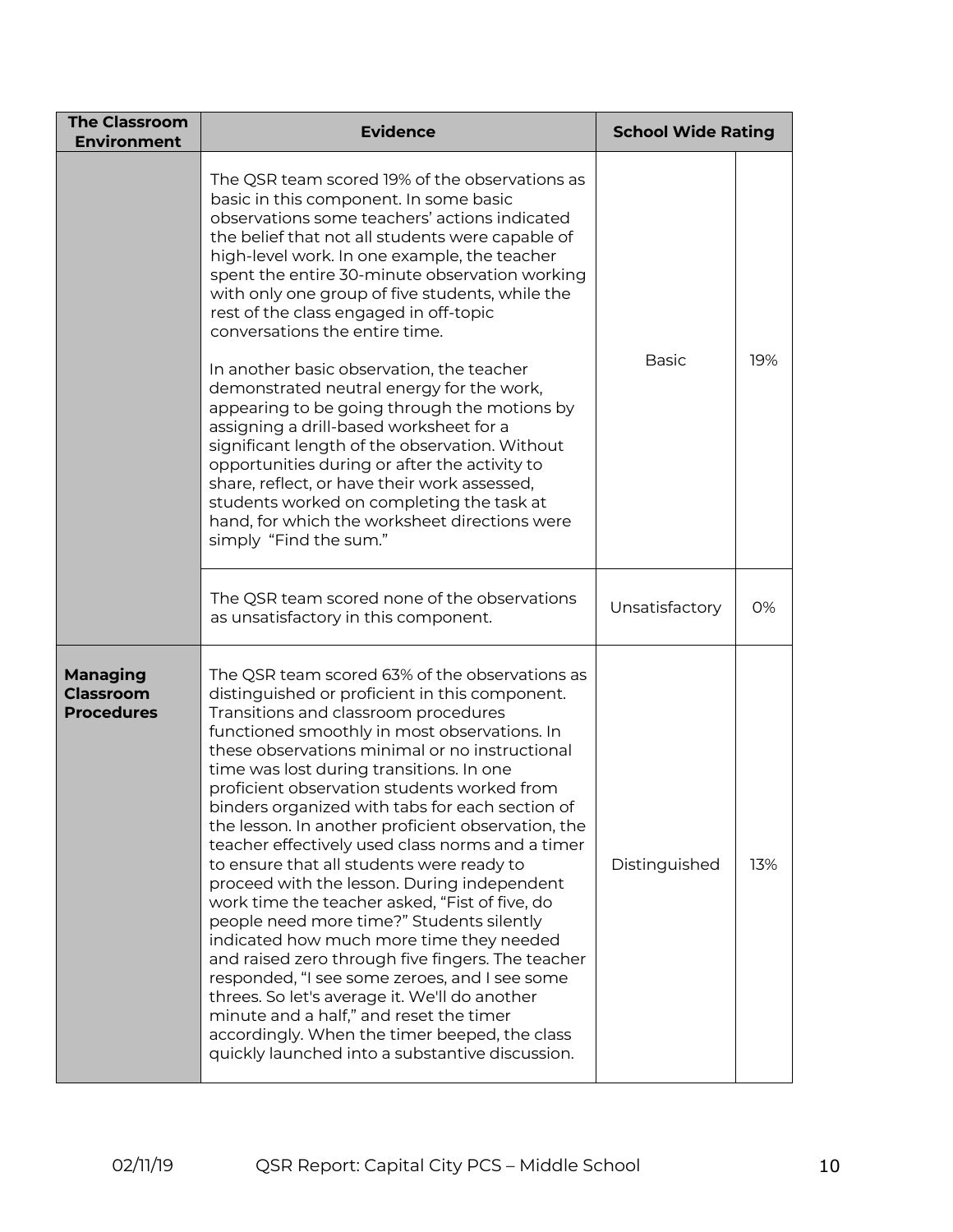| <b>The Classroom</b><br><b>Environment</b>           | <b>Evidence</b>                                                                                                                                                                                                                                                                                                                                                                                                                                                                                                                                                                                                             | <b>School Wide Rating</b> |     |
|------------------------------------------------------|-----------------------------------------------------------------------------------------------------------------------------------------------------------------------------------------------------------------------------------------------------------------------------------------------------------------------------------------------------------------------------------------------------------------------------------------------------------------------------------------------------------------------------------------------------------------------------------------------------------------------------|---------------------------|-----|
|                                                      | In distinguished observations students took<br>initiative in the management of instructional<br>groups and transitions, as well as the handling<br>of materials and supplies. In one observation,<br>the teacher effectively used short countdown<br>cues, with all students ready and making eye<br>contact each time the teacher counted to one.                                                                                                                                                                                                                                                                          | Proficient                | 50% |
|                                                      | The QSR team scored 38% of the observations<br>as basic in this component. In these<br>observations procedures for transitions were<br>established, but did not run smoothly. In one<br>observation the teacher attempted to use a<br>countdown to let students know when to be<br>prepared for the start of a new activity but<br>trailed off when s/he reached the number 3.<br>This led to some lost instructional time. In<br>another observation almost half of the students<br>were out of their seats socializing while one<br>teacher handed out papers; this led to several<br>minutes of lost instructional time. | <b>Basic</b>              | 38% |
|                                                      | The QSR team scored none of the observations<br>as unsatisfactory in this component.                                                                                                                                                                                                                                                                                                                                                                                                                                                                                                                                        | Unsatisfactory            | 0%  |
| <b>Managing</b><br><b>Student</b><br><b>Behavior</b> | The QSR team scored 66% of the observations<br>as distinguished or proficient in this component.<br>In some of these observations student behavior<br>was entirely appropriate while in others<br>teachers' responses to student misbehavior was<br>consistent, proportionate, and respectful. In one<br>proficient observation the teacher separately<br>told two students who were misbehaving to<br>"take a break." In each instance, the student<br>immediately moved to the "take a break"<br>section of the room, filled out a reflection form,<br>and rejoined the class with no subsequent<br>misbehavior.          | Distinguished             | 33% |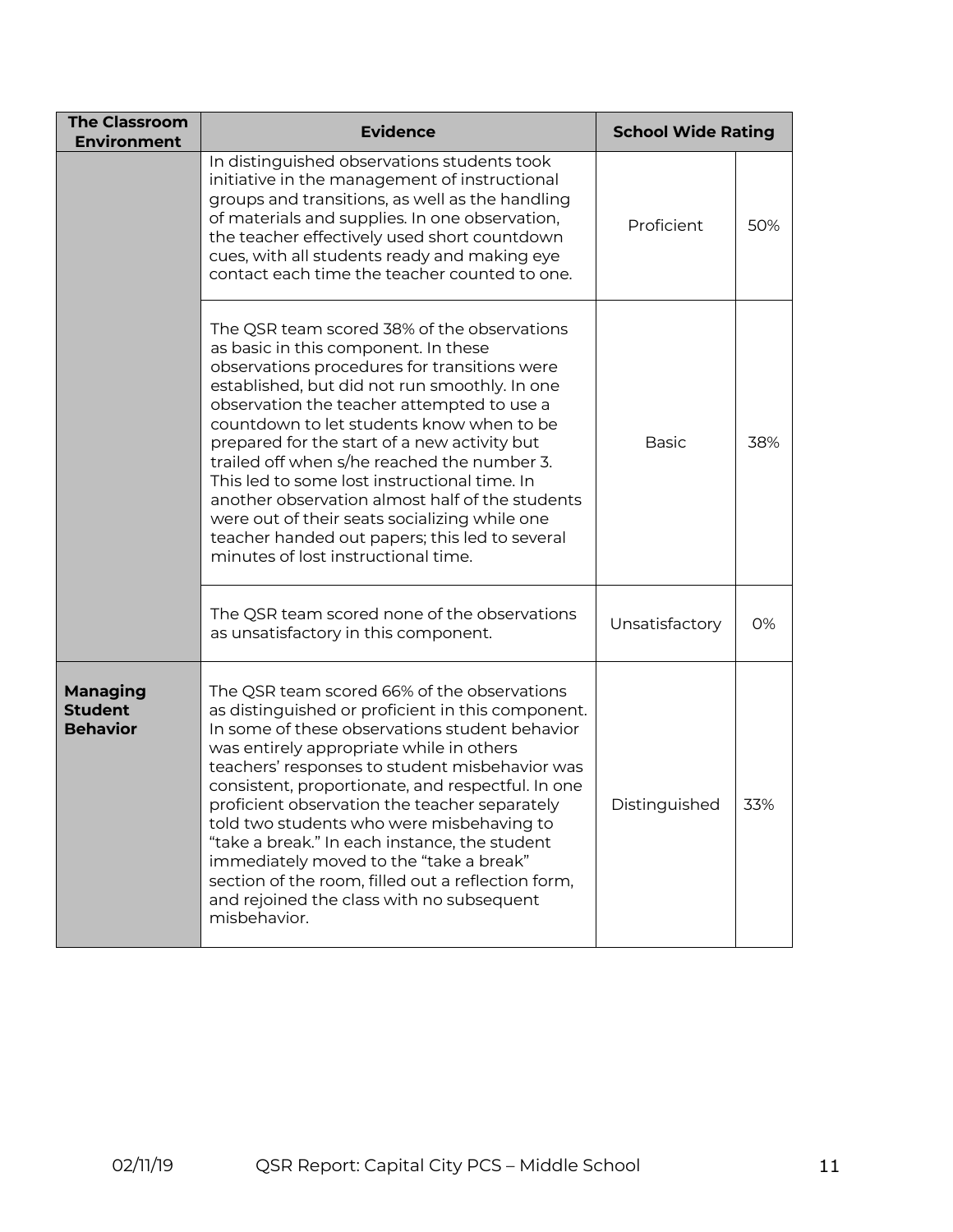| <b>The Classroom</b><br><b>Environment</b> | <b>Evidence</b>                                                                                                                                                                                                                                                                                                                                                                                                                                                                                                                                                                                                                                                                                                                                                                                                                                                                                                                                                                                              | <b>School Wide Rating</b> |     |
|--------------------------------------------|--------------------------------------------------------------------------------------------------------------------------------------------------------------------------------------------------------------------------------------------------------------------------------------------------------------------------------------------------------------------------------------------------------------------------------------------------------------------------------------------------------------------------------------------------------------------------------------------------------------------------------------------------------------------------------------------------------------------------------------------------------------------------------------------------------------------------------------------------------------------------------------------------------------------------------------------------------------------------------------------------------------|---------------------------|-----|
|                                            | In another proficient observation the teacher<br>effectively cued students to improve when s/he<br>observed misbehavior with comments such as,<br>"This is a silent minute," or "Make a choice<br>[student's name]." The teacher was vigilant<br>during independent work time when students<br>veered off-task, and made effective redirections<br>such as, "We're going to have to put that away<br>because I had that conversation with you this<br>morning," to which the student immediately<br>complied.                                                                                                                                                                                                                                                                                                                                                                                                                                                                                                | Proficient                | 33% |
|                                            | In distinguished observations, students<br>intervened with classmates at appropriate<br>moments to ensure compliance with standards<br>of conduct. In one observation when a student<br>excitedly stated that he hoped a certain word<br>would be called out in a BINGO game, another<br>student quietly shushed him and he complied.                                                                                                                                                                                                                                                                                                                                                                                                                                                                                                                                                                                                                                                                        |                           |     |
|                                            | The QSR team scored 33% of the observations<br>as basic in this component. In these<br>observations teachers attempted, with uneven<br>results, to maintain order in the classroom. In<br>one observation the teacher paused the lesson<br>to express frustration at students' behavior and<br>asked them to reflect on their choices: "What<br>were the behaviors we saw that were alarming<br>and not us at our best? What else were people<br>doing that was not ok?" Some instructional<br>time was lost and the class behavior only<br>marginally improved. In another observation a<br>teacher confiscated one student's laptop for<br>engaging in off-task behavior but later ignored<br>or did not see other students engaging in a tug-<br>of-war with a laptop.<br>In another observation the teacher attempted<br>to keep track of student behavior by placing<br>marbles in the jars of on-task groups of<br>students. The system was inconsistently<br>implemented throughout the class period. | <b>Basic</b>              | 33% |
|                                            | The QSR team scored none of the observations<br>as unsatisfactory in this component.                                                                                                                                                                                                                                                                                                                                                                                                                                                                                                                                                                                                                                                                                                                                                                                                                                                                                                                         | Unsatisfactory            | 0%  |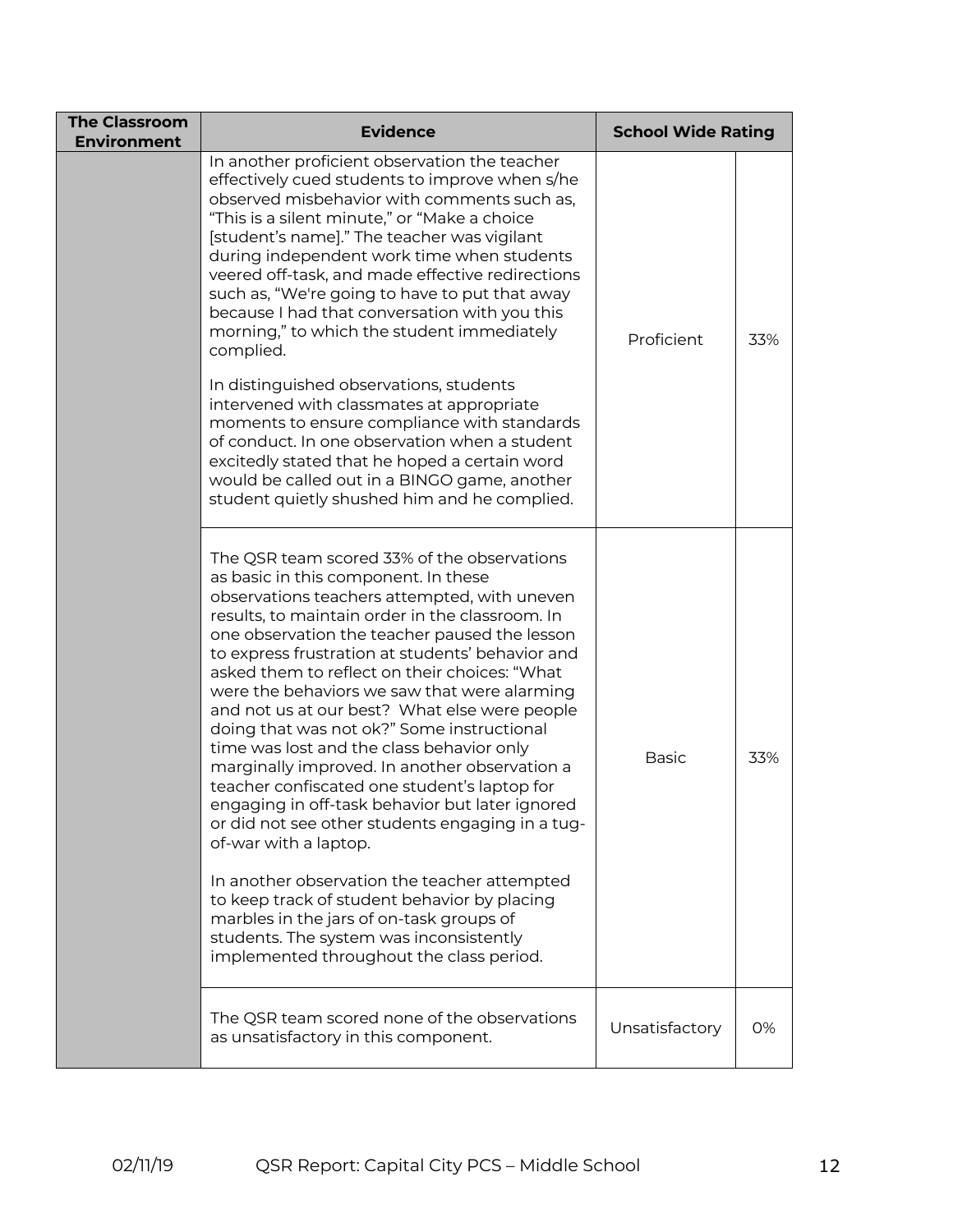#### **INSTRUCTION**

This table summarizes the school's performance on the Instruction domain of the rubric during the unannounced visits. The label definitions for classroom observations of "distinguished," "proficient," "basic," and "unsatisfactory" are those from the Danielson framework. The QSR team scored 77% of classrooms as "distinguished" or "proficient" for the Instruction domain. Please see Appendix III for a breakdown of each subdomain score.

| <b>Instruction</b>                    | <b>Evidence</b>                                                                                                                                                                                                                                                                                                                                                                                                                                                                                                                                                                                                                                                                                                                                                                                                                                                                                                                                                                                                                                                                                                                                                                                                                                                                                                                                                                                                                                                                                                                                                                                                                                        | <b>School Wide Rating</b> |     |
|---------------------------------------|--------------------------------------------------------------------------------------------------------------------------------------------------------------------------------------------------------------------------------------------------------------------------------------------------------------------------------------------------------------------------------------------------------------------------------------------------------------------------------------------------------------------------------------------------------------------------------------------------------------------------------------------------------------------------------------------------------------------------------------------------------------------------------------------------------------------------------------------------------------------------------------------------------------------------------------------------------------------------------------------------------------------------------------------------------------------------------------------------------------------------------------------------------------------------------------------------------------------------------------------------------------------------------------------------------------------------------------------------------------------------------------------------------------------------------------------------------------------------------------------------------------------------------------------------------------------------------------------------------------------------------------------------------|---------------------------|-----|
| <b>Communicating</b><br>with Students | The QSR team scored an exceptionally high<br>94% of the observations as distinguished or<br>proficient in this component. In many<br>observations teachers linked the instructional<br>purpose of the lesson to the larger curriculum.<br>Teachers provided clear directions and<br>procedures, and anticipated possible student<br>misunderstandings. In one proficient<br>observation the teacher ensured that students<br>understood that they were beginning a new<br>math unit on using decimals in equations. The<br>teacher coherently linked the new unit to<br>previous assignments. (Ex. "This unit comes<br>right after place value for a reason-- in place<br>value we learned"). In another proficient<br>observation, the teacher quickly and clearly laid<br>out expectations for completing a lab, while<br>ensuring that the students felt safe exploring a<br>new activity format. The teacher said, "I know<br>you haven't done independent labs yet this<br>year, so let's go over the expectations."<br>In the distinguished observations explanations<br>of content were thorough and clear, developing<br>conceptual understanding through clear<br>scaffolding and connecting with students'<br>interests.<br>In one observation the teacher helped students<br>understand a term (interpret) by providing an<br>example from their experiences: "Have you ever<br>been mad because of the way someone talked<br>to you or looked at you? You interpreted the<br>way they were looking at you. Someone else<br>may have thought she was just zoning out, but<br>you may have decided what something<br>means you interpreted." | Distinguished             | 38% |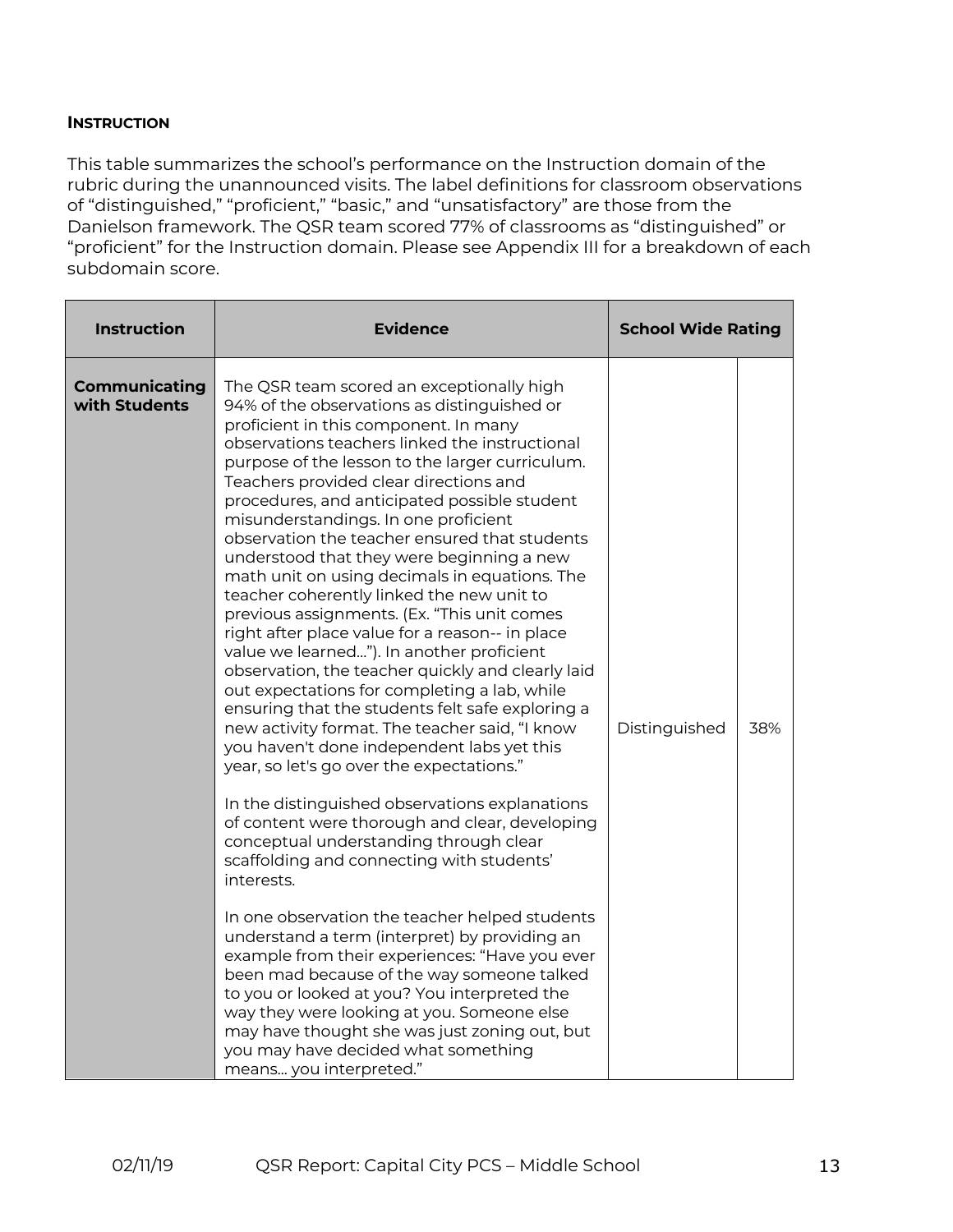| <b>Instruction</b> | <b>Evidence</b>                                                                                                                                                                                                                                                                                                                                                                                                                                                                                                                                                                                                                                                                                                                                                                                                   | <b>School Wide Rating</b> |     |
|--------------------|-------------------------------------------------------------------------------------------------------------------------------------------------------------------------------------------------------------------------------------------------------------------------------------------------------------------------------------------------------------------------------------------------------------------------------------------------------------------------------------------------------------------------------------------------------------------------------------------------------------------------------------------------------------------------------------------------------------------------------------------------------------------------------------------------------------------|---------------------------|-----|
|                    | In another observation the teacher discussed<br>real-life examples of the judicial branch's work,<br>and students themselves explained content to<br>peers. In one observation the teacher shared an<br>exemplar of a writing assignment, and students<br>described successful parts of it with accuracy<br>and clarity, helping one another better<br>understand the assignment. (Ex. "I like how he<br>uses capital letters and repetition of some<br>phrases to emphasize certain ideas." "[The<br>writer] kind of immerses us into Malcolm X's<br>time when he is talkinginto his thoughts ")<br>The teacher synthesized their comments while<br>tying the discussion back to the learning target<br>by adding, "A big part of this assignment is to<br>imagine what it might be like to be somebody<br>else" | Proficient                | 56% |
|                    | The QSR team rated 6% of the observations as<br>basic in this component. In these observations<br>explanations of content and vocabulary lacked<br>clarity. In the basic observation the teacher had<br>to repeatedly clarify the differences between<br>the simple and complex sentence types in<br>order for the student to complete the learning<br>task. At the end of the lesson, the student did<br>not, in writing or speaking, articulate the<br>differences between simple and complex<br>sentences, so it was unclear if they understood<br>the content.                                                                                                                                                                                                                                                | <b>Basic</b>              | 6%  |
|                    | The QSR team scored none of the observations<br>as unsatisfactory in this component.                                                                                                                                                                                                                                                                                                                                                                                                                                                                                                                                                                                                                                                                                                                              | Unsatisfactory            | 0%  |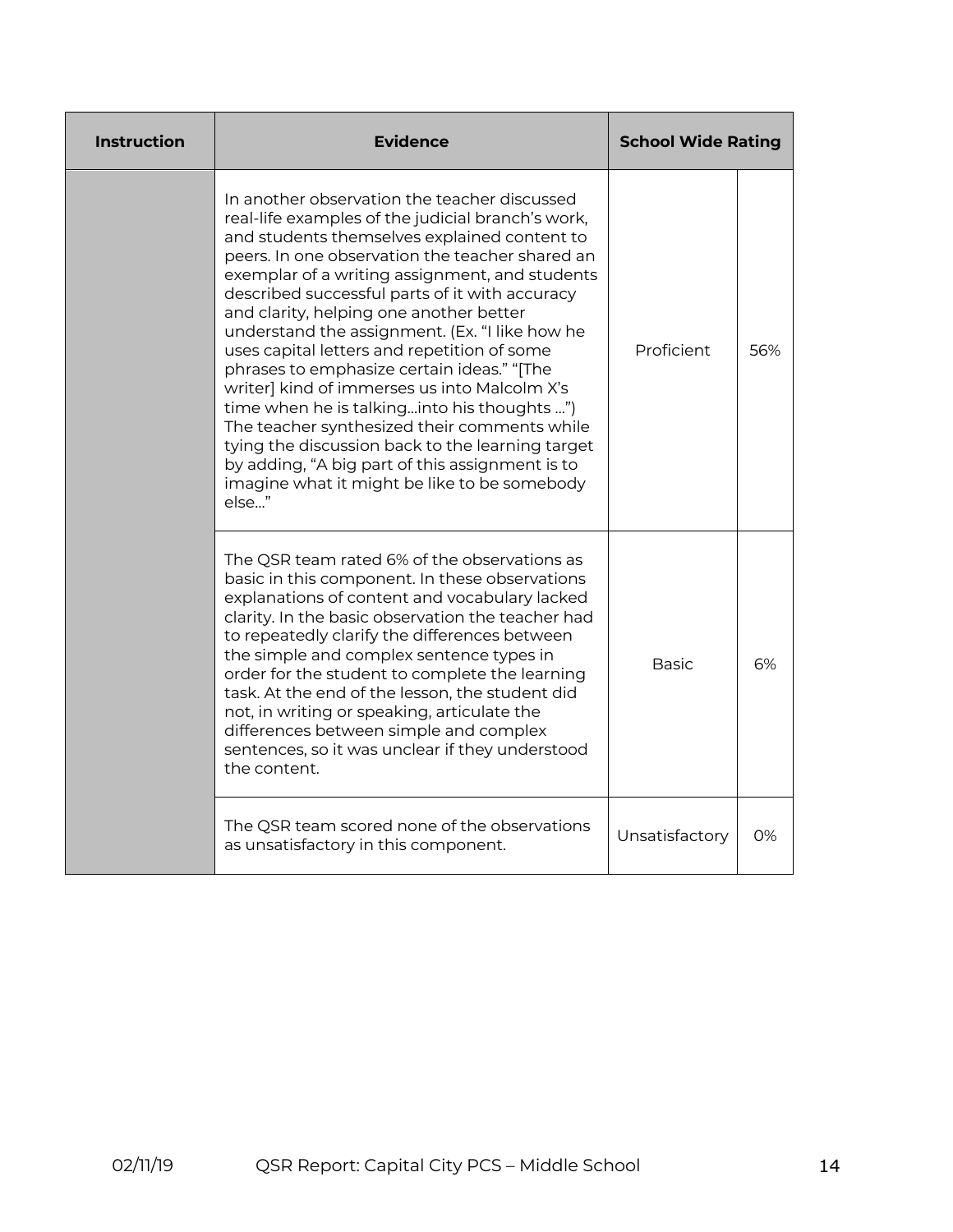| <b>Instruction</b>                                                                           | <b>Evidence</b>                                                                                                                                                                                                                                                                                                                                                                                                                                                                                                                                                                                                                                                                                                                                                                                                                                                                                                                                                                                                                                                                                                                                                                                                                                                                                                                                                                                                                                                                                                                                                                                                                                                                                                                                                                                                                                                                                                                                                                                                                                                                                                                                                                         |               | <b>School Wide Rating</b> |  |
|----------------------------------------------------------------------------------------------|-----------------------------------------------------------------------------------------------------------------------------------------------------------------------------------------------------------------------------------------------------------------------------------------------------------------------------------------------------------------------------------------------------------------------------------------------------------------------------------------------------------------------------------------------------------------------------------------------------------------------------------------------------------------------------------------------------------------------------------------------------------------------------------------------------------------------------------------------------------------------------------------------------------------------------------------------------------------------------------------------------------------------------------------------------------------------------------------------------------------------------------------------------------------------------------------------------------------------------------------------------------------------------------------------------------------------------------------------------------------------------------------------------------------------------------------------------------------------------------------------------------------------------------------------------------------------------------------------------------------------------------------------------------------------------------------------------------------------------------------------------------------------------------------------------------------------------------------------------------------------------------------------------------------------------------------------------------------------------------------------------------------------------------------------------------------------------------------------------------------------------------------------------------------------------------------|---------------|---------------------------|--|
| <b>Using</b><br>Questioning/<br><b>Prompts and</b><br><b>Discussion</b><br><b>Techniques</b> | The QSR team scored 64% of the observations<br>as distinguished or proficient in this<br>component. In these observations teachers<br>challenged students to justify their thinking and<br>successfully engaged most students in the<br>discussion, employing a range of strategies to<br>ensure that most students were heard. In one<br>proficient observation the teacher moved<br>effectively between cold-calling students and<br>asking follow-up questions such as "What is the<br>difference between applying that law and<br>interpreting it?" The teacher affirmed student<br>participation with "Nice judicial language!" and<br>ensured all students felt safe to engage [Ex.<br>"You had it, what was it? Okay, we'll come back<br>to you."] Nearly all students actively engaged in<br>the discussion. In another proficient<br>observation, the teacher framed a reflective<br>conversation with well-chosen language. The<br>teacher said, "Tell me one thing you know now<br>that you didn't know when you first started the<br>lab," and "Tell me something that didn't work<br>today," which led to broad participation across<br>the class.<br>In distinguished observations students<br>themselves extended the questioning and<br>discussion. In one observation the teacher<br>asked a mix of recall and high-level questions<br>using "equity sticks" to involve all students. For<br>example, one teacher asked, "What is the best<br>way to correct the sentence?" When multiple<br>students provided a variety of responses, the<br>teacher affirmed their contributions, invited<br>more participation ("This kind of sounds like a<br>list"), and encouraged deeper thinking ("This<br>just showed us that there are a million ways to<br>correct mistakes.") In another observation,<br>students formulated many questions, initiated<br>topics, challenged one another's thinking, and<br>made unsolicited contributions. The teacher<br>frequently restated students' responses and<br>asked, "Does anyone want to challenge that?"<br>Multiple students engaged in the discussion to<br>elaborate their thinking or posed questions to<br>their peers. | Distinguished | 14%                       |  |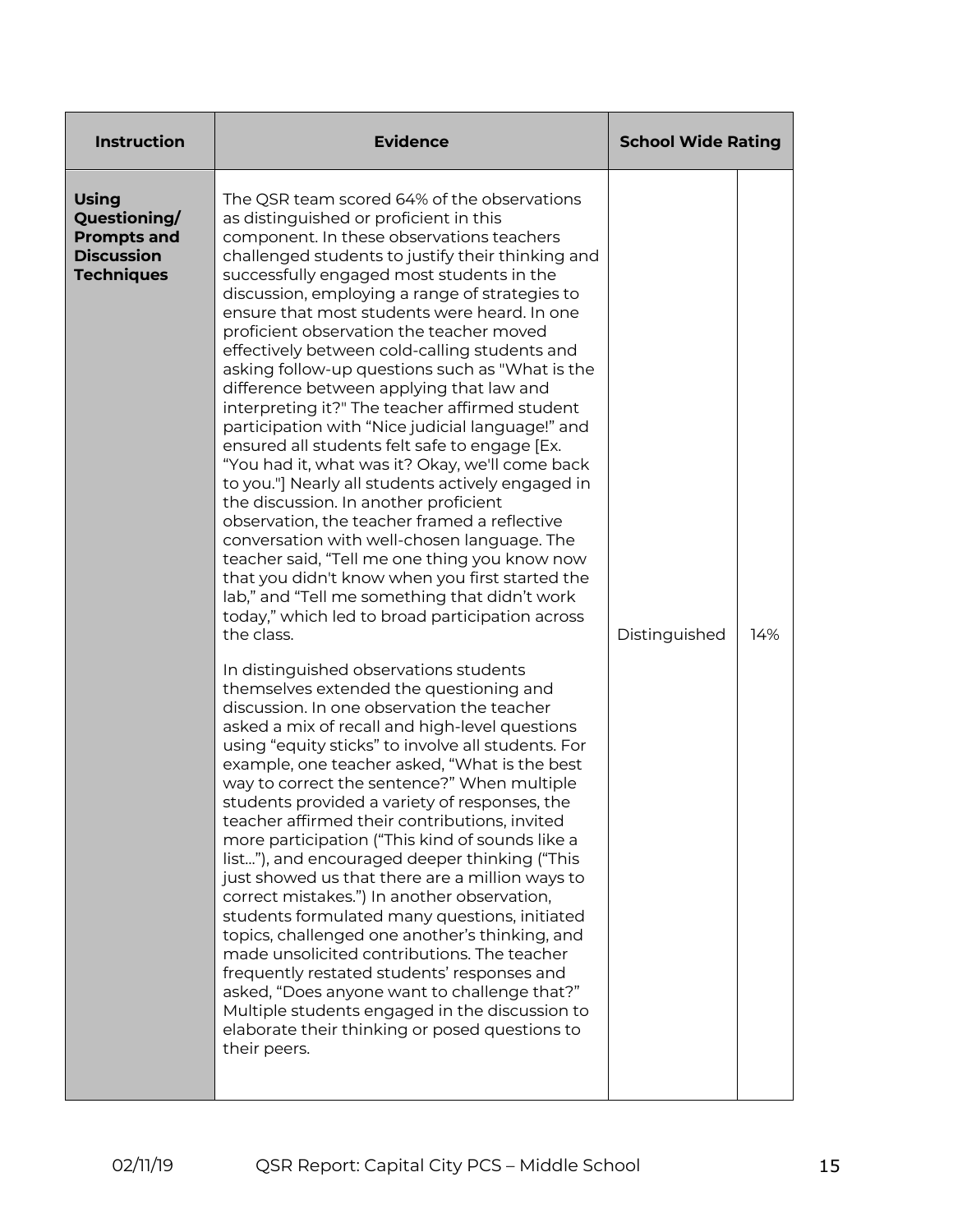| <b>Instruction</b>                                | <b>Evidence</b>                                                                                                                                                                                                                                                                                                                                                                                                                                                                                                                                                                                                                                 | <b>School Wide Rating</b> |     |
|---------------------------------------------------|-------------------------------------------------------------------------------------------------------------------------------------------------------------------------------------------------------------------------------------------------------------------------------------------------------------------------------------------------------------------------------------------------------------------------------------------------------------------------------------------------------------------------------------------------------------------------------------------------------------------------------------------------|---------------------------|-----|
|                                                   | In one distinguished observation the teacher<br>used a variety of questions or prompts to<br>challenge students cognitively, advance high-<br>level thinking and discourse, and promote<br>metacognition. In one observation the teacher<br>elicited substantial participation from nearly all<br>students when asking probing questions<br>framed as intentionally incorrect assertions. For<br>example, "I've been taught to line up numbers<br>on the right, so that has to be correct." Students<br>explained to line up vertical equations on the<br>decimal point."                                                                       | Proficient                | 50% |
|                                                   | The QSR team rated 36% of the observations as<br>basic in this component. In these observations<br>teachers' questions often led students through<br>a single path of inquiry, with answers seemingly<br>determined in advance. In one observation the<br>teacher guided students through solving<br>addition problems using decimals. The teacher<br>only asked questions about how to align and<br>solve the equations without probing for<br>rationales or alternate explanations.                                                                                                                                                           |                           |     |
|                                                   | At times, teachers did not build on ideas offered<br>by students. In one basic observation when<br>students offered ideas, the teacher did not<br>acknowledge or build on them. When one<br>student offered an impassioned opinion and<br>said, "I'm trying to articulate a lot of words<br>sometimes if someone lives with their family, it's<br>because they may be helping out. If someone<br>lives in their parents' basement, it doesn't mean<br>they failed in life or failed the American dream."<br>The teacher responded by redirecting the<br>behavior of other students and did not respond<br>to or build upon the student's point. | <b>Basic</b>              | 36% |
|                                                   | The QSR team scored none of the observations<br>as unsatisfactory in this component.                                                                                                                                                                                                                                                                                                                                                                                                                                                                                                                                                            | Unsatisfactory            | 0%  |
| <b>Engaging</b><br><b>Students in</b><br>Learning | The QSR team scored 76% of the observations<br>as distinguished or proficient in this<br>component. In many observations the learning<br>tasks and activities were designed to challenge<br>student thinking and invited students to make<br>their thinking visible.                                                                                                                                                                                                                                                                                                                                                                            | Distinguished             | 13% |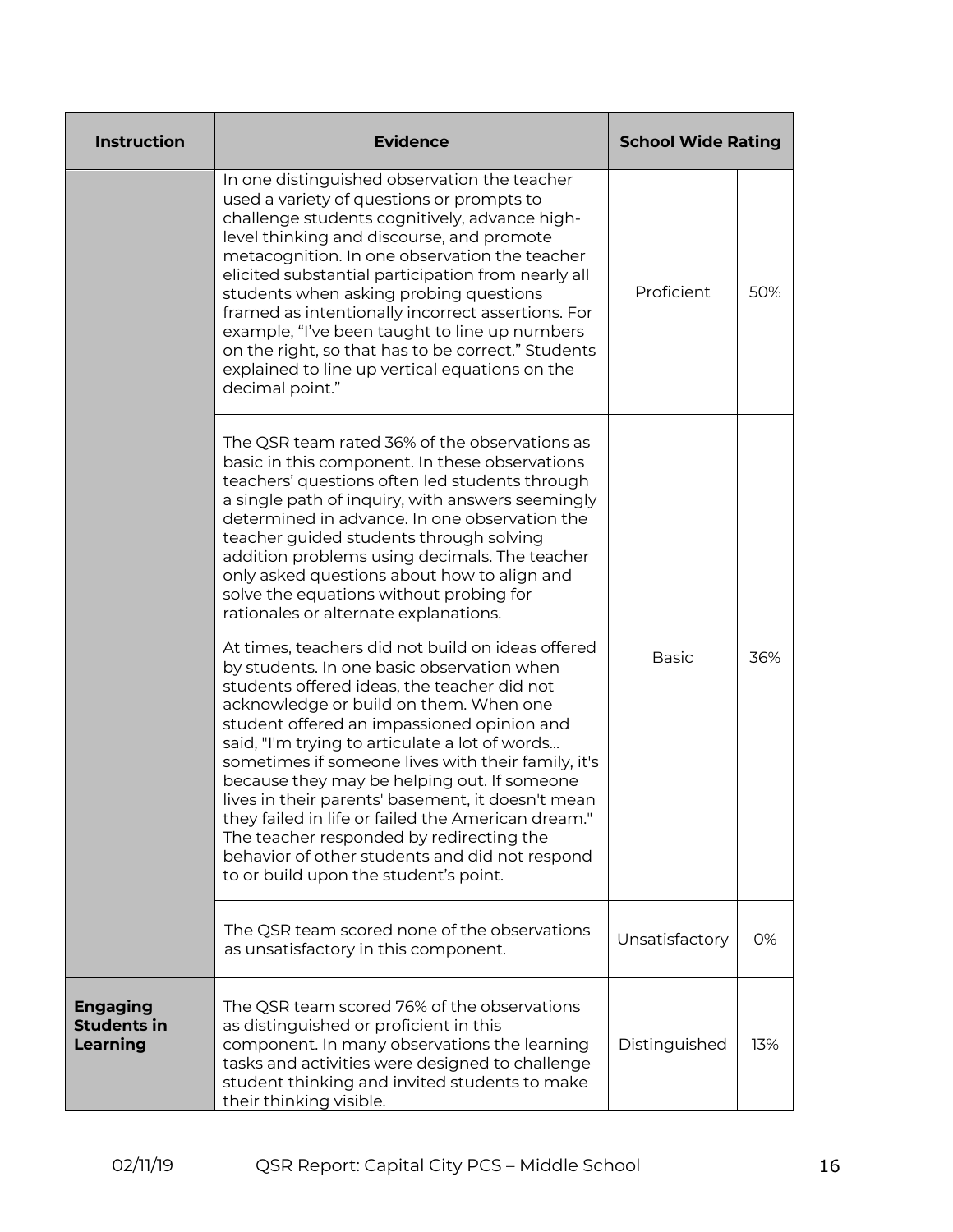| <b>Instruction</b> | <b>Evidence</b>                                                                                                                                                                                                                                                                                                                                                                                                                                                                                                                                                                                                                                                                                                                                                                                                                                                                                                                                                                                                                                                                                                                                                                                                                                                                                                                                                    | <b>School Wide Rating</b> |     |
|--------------------|--------------------------------------------------------------------------------------------------------------------------------------------------------------------------------------------------------------------------------------------------------------------------------------------------------------------------------------------------------------------------------------------------------------------------------------------------------------------------------------------------------------------------------------------------------------------------------------------------------------------------------------------------------------------------------------------------------------------------------------------------------------------------------------------------------------------------------------------------------------------------------------------------------------------------------------------------------------------------------------------------------------------------------------------------------------------------------------------------------------------------------------------------------------------------------------------------------------------------------------------------------------------------------------------------------------------------------------------------------------------|---------------------------|-----|
|                    | In one proficient observation students worked<br>in groups to build electromagnets. Throughout<br>the activity students documented their<br>observations and revisited their hypotheses. In<br>another proficient observation the teacher<br>skillfully designed activities with stimulating<br>and hands-on materials that engaged students<br>in higher-order thinking. Instructional materials,<br>including sight word Bingo boards and dice<br>with actions depicted on the sides, supported<br>intellectual engagement and allowed students<br>to engage with the learning target through a<br>variety of modalities and language domains.<br>Additionally, the teacher aligned activities to<br>students' reading and/or English language<br>proficiency levels.<br>In distinguished observations the lesson<br>materials strongly supported the lesson<br>objective and all students demonstrated full<br>engagement throughout the lesson. All<br>students fully engaged in "turn and talk"<br>conversations about content with peers and<br>students who finished tasks early took<br>immediate steps to begin their next<br>assignments. In one observation students<br>served as resources for one another. Students<br>displayed their work on the document camera<br>and explained each strategy they used to solve<br>rigorous multi-step problems. | Proficient                | 63% |
|                    |                                                                                                                                                                                                                                                                                                                                                                                                                                                                                                                                                                                                                                                                                                                                                                                                                                                                                                                                                                                                                                                                                                                                                                                                                                                                                                                                                                    |                           |     |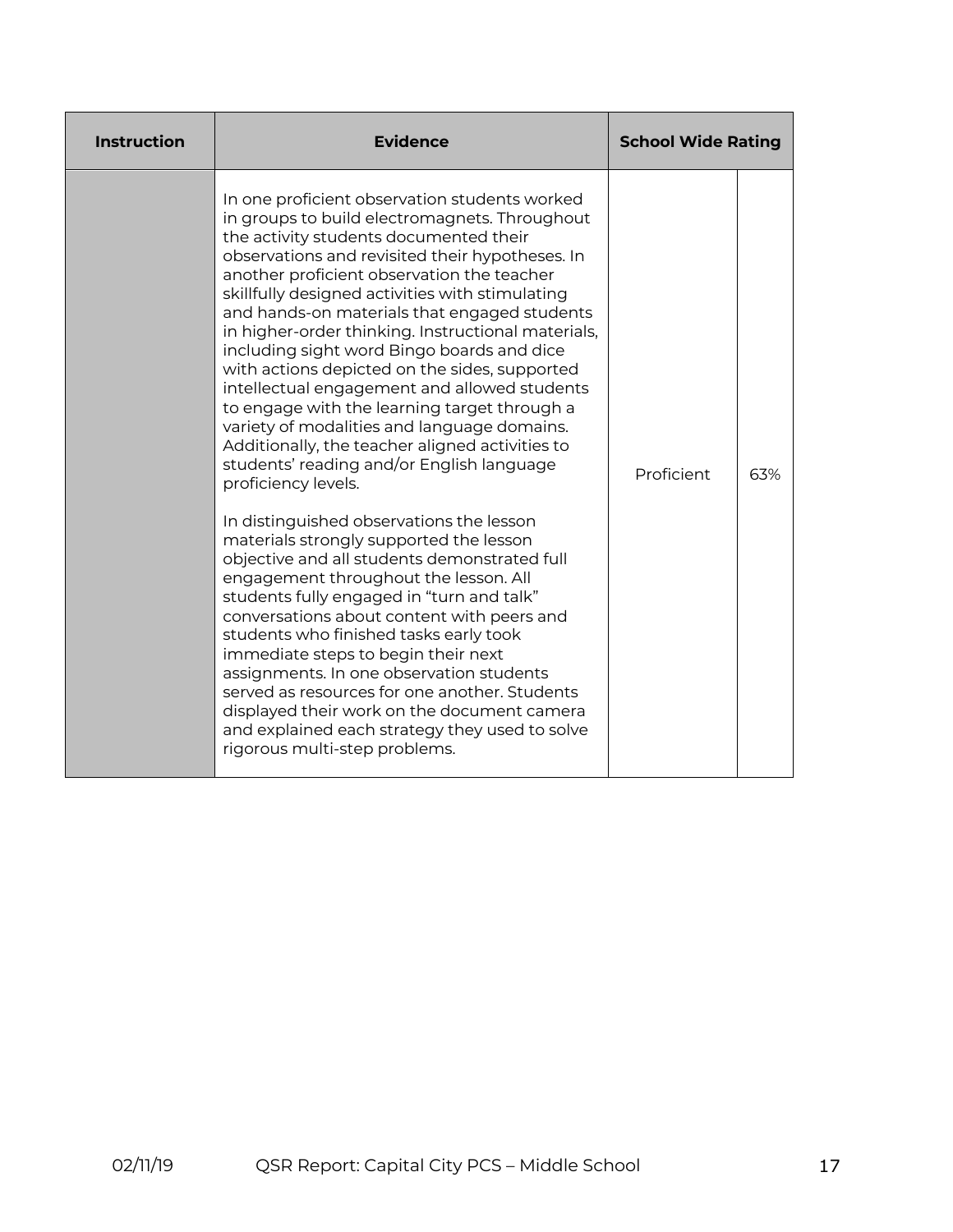| <b>Instruction</b>                                         | <b>Evidence</b>                                                                                                                                                                                                                                                                                                                                                                                                                                                                                                                                                                                                                                                                                                                                                                                                                                                                                                                                                        | <b>School Wide Rating</b> |     |
|------------------------------------------------------------|------------------------------------------------------------------------------------------------------------------------------------------------------------------------------------------------------------------------------------------------------------------------------------------------------------------------------------------------------------------------------------------------------------------------------------------------------------------------------------------------------------------------------------------------------------------------------------------------------------------------------------------------------------------------------------------------------------------------------------------------------------------------------------------------------------------------------------------------------------------------------------------------------------------------------------------------------------------------|---------------------------|-----|
|                                                            | The QSR team rated 25% of the observations as<br>basic in this component. In basic observations<br>each lesson had a recognizable structure;<br>however, the pacing of the lessons may not<br>have provided students the time needed to be<br>intellectually engaged or was so slow that many<br>students had a considerable amount of<br>downtime. In one observation, the teacher<br>struggled to maintain individualized "tracks" of<br>student activities. The teacher responded to a<br>student who said that he didn't have his normal<br>amount of independent reading time and said,<br>"I'm sorry guys, it's too many tracks for me to<br>manage." Later the teacher paused the<br>academic content of the lesson midstream to<br>ask students a series of questions about how<br>they could improve their behavior. In another<br>observation students solved equations for most<br>of the period and were not required to show<br>their work or rationales. | <b>Basic</b>              | 25% |
|                                                            | The QSR team scored none of the observations<br>as unsatisfactory in this component.                                                                                                                                                                                                                                                                                                                                                                                                                                                                                                                                                                                                                                                                                                                                                                                                                                                                                   | Unsatisfactory            | 0%  |
| <b>Using</b><br><b>Assessment in</b><br><b>Instruction</b> | The QSR team scored 76% of the observations<br>as distinguished or proficient in this<br>component. In these observations students<br>were aware of the assessment criteria and the<br>teacher monitored learning for groups of<br>students. Teachers frequently referenced the<br>day's "learning targets" when explaining<br>expectations for how students should complete<br>their assignments. In one proficient observation,<br>the teacher invited students to rate the<br>complexity of a peer's work. ("I think it's a four.<br>There are complex sentences. They answered<br>the question and explained the answer, but the<br>punctuation has some mistakes.") The teacher<br>affirmed the student's assessment and used the<br>opportunity to provide further guidance.                                                                                                                                                                                     | Distinguished             | 13% |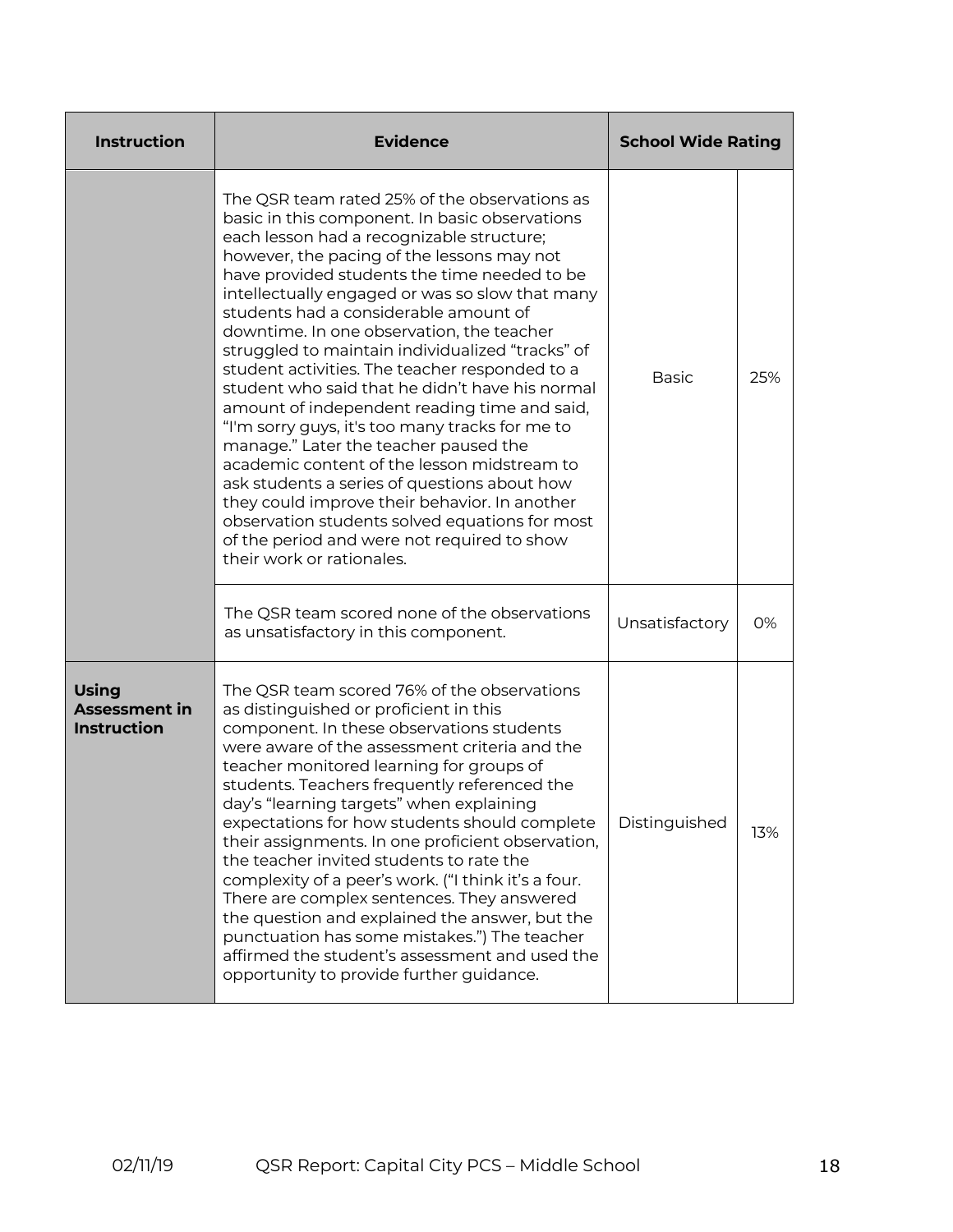| <b>Instruction</b> | <b>Evidence</b>                                                                                                                                                                                                                                                                                                                                                                                                                                                                                                                                                                                                                                                                                                                                                                                                                                                                                                                                                | <b>School Wide Rating</b> |     |
|--------------------|----------------------------------------------------------------------------------------------------------------------------------------------------------------------------------------------------------------------------------------------------------------------------------------------------------------------------------------------------------------------------------------------------------------------------------------------------------------------------------------------------------------------------------------------------------------------------------------------------------------------------------------------------------------------------------------------------------------------------------------------------------------------------------------------------------------------------------------------------------------------------------------------------------------------------------------------------------------|---------------------------|-----|
|                    | The teacher said, "You are right! This is a four,<br>and you still found some mistakes," and "That's<br>important to realize. It's not always about how<br>perfect your writing is, but how you express<br>your ideas."<br>In distinguished observations the teacher<br>provided detailed rubrics and even invited<br>students to contribute to the rubrics. In one<br>observation students self-assessed on a scale of<br>one to four and wrote outstanding questions<br>they still had for their teacher. The teacher<br>differentiated assessment methods for students<br>with disabilities, allowing students who could<br>not write to dictate their responses to the lead<br>and inclusion teachers, thus enabling all<br>students to fully participate in the lesson. In<br>another distinguished observation, the teacher<br>facilitated an effective peer-to-peer feedback<br>session and supplied students with specific<br>peer-editing checklists. | Proficient                | 63% |
|                    | The QSR team rated 25% of the observations as<br>basic in this component. In these observations<br>there was little evidence that students<br>understood how their work would be evaluated.<br>In one observation students read a text and<br>answered low-level comprehension questions<br>without the teacher providing clarity on the<br>standards of quality work. In another<br>observation, the teacher worked only with one<br>group of five students and did not provide the<br>class with an explanation of how their work<br>would be evaluated.                                                                                                                                                                                                                                                                                                                                                                                                     | <b>Basic</b>              | 25% |
|                    | The QSR team scored none of the observations<br>as unsatisfactory in this component.                                                                                                                                                                                                                                                                                                                                                                                                                                                                                                                                                                                                                                                                                                                                                                                                                                                                           | Unsatisfactory            | 0%  |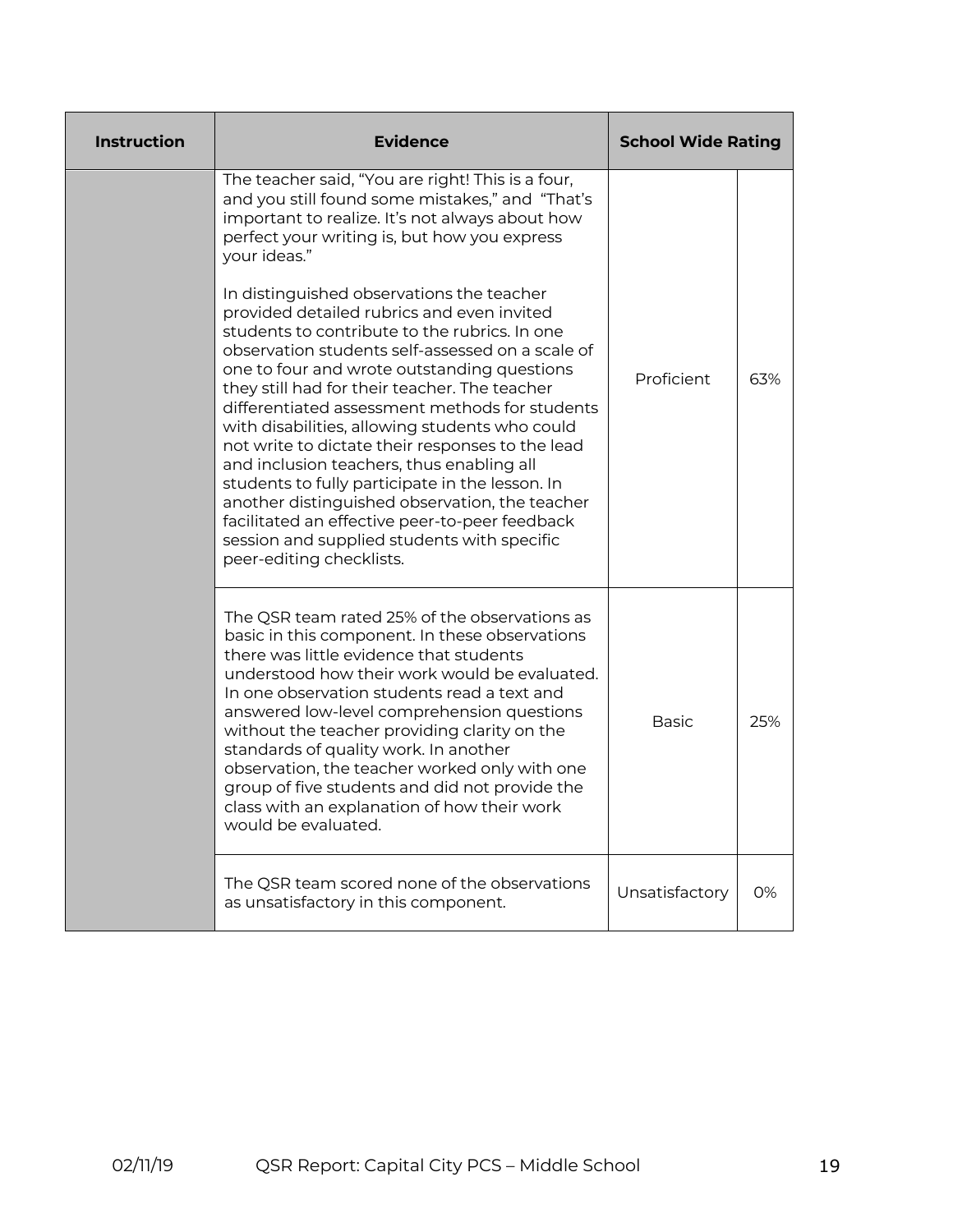## **APPENDIX I: CLASSROOM ENVIORNMENT RUBRIC**

| <b>The Classroom</b><br><b>Environment</b>                                | Unsatisfactory                                                                                                                                                                                                             | <b>Basic</b>                                                                                                                                                                                                                                                                                                                                 | <b>Proficient</b>                                                                                                                                                                                                                                 | <b>Distinguished</b>                                                                                                                                                                                                                                                                                                                    |
|---------------------------------------------------------------------------|----------------------------------------------------------------------------------------------------------------------------------------------------------------------------------------------------------------------------|----------------------------------------------------------------------------------------------------------------------------------------------------------------------------------------------------------------------------------------------------------------------------------------------------------------------------------------------|---------------------------------------------------------------------------------------------------------------------------------------------------------------------------------------------------------------------------------------------------|-----------------------------------------------------------------------------------------------------------------------------------------------------------------------------------------------------------------------------------------------------------------------------------------------------------------------------------------|
| <b>Creating an</b><br><b>Environment of</b><br><b>Respect and Rapport</b> | Classroom interactions.<br>both between the teacher<br>and students and among<br>students, are negative or<br>inappropriate and<br>characterized by sarcasm,<br>putdowns, or conflict.                                     | Classroom interactions<br>are generally appropriate<br>and free from conflict<br>but may be<br>characterized by<br>occasional displays of<br>insensitivity.                                                                                                                                                                                  | Classroom interactions<br>reflect general warmth<br>and caring, and are<br>respectful of the cultural<br>and developmental<br>differences among<br>groups of students.                                                                            | Classroom interactions<br>are highly respectful,<br>reflecting genuine<br>warmth and caring<br>toward individuals.<br>Students themselves<br>ensure maintenance of<br>high levels of civility<br>among member of the<br>class.                                                                                                          |
| <b>Establishing a Culture</b><br>for Learning                             | The classroom does not<br>represent a culture for<br>learning and is<br>characterized by low<br>teacher commitment to<br>the subject, low<br>expectations for student<br>achievement, and little<br>student pride in work. | The classroom<br>environment reflects<br>only a minimal culture<br>for learning, with only<br>modest or inconsistent<br>expectations for student<br>achievement, little<br>teacher commitment to<br>the subject, and little<br>student pride in work.<br>Both teacher and<br>students are performing<br>at the minimal level to<br>"get by." | The classroom<br>environment represents<br>a genuine culture for<br>learning, with<br>commitment to the<br>subject on the part of<br>both teacher and<br>students, high<br>expectations for student<br>achievement, and<br>student pride in work. | Students assumes<br>much of the<br>responsibility for<br>establishing a culture<br>for learning in the<br>classroom by taking<br>pride in their work,<br>initiating<br>improvements to their<br>products, and holding<br>the work to the highest<br>standard. Teacher<br>demonstrates as<br>passionate<br>commitment to the<br>subject. |
| <b>Managing Classroom</b><br><b>Procedures</b>                            | Classroom routines and<br>procedures are either<br>nonexistent or inefficient,<br>resulting in the loss of<br>much instruction time.                                                                                       | Classroom routines and<br>procedures have been<br>established but function<br>unevenly or<br>inconsistently, with some<br>loss of instruction time.                                                                                                                                                                                          | Classroom routines and<br>procedures have been<br>established and function<br>smoothly for the most<br>part, with little loss of<br>instruction time.                                                                                             | Classroom routines and<br>procedures are<br>seamless in their<br>operation, and students<br>assume considerable<br>responsibility for their<br>smooth functioning.                                                                                                                                                                      |
| <b>Managing Student</b><br><b>Behavior</b>                                | Student behavior is poor,<br>with no clear expectations,<br>no monitoring of student<br>behavior, and<br>inappropriate response to<br>student misbehavior.                                                                 | Teacher makes an effort<br>to establish standards of<br>conduct for students,<br>monitor student<br>behavior, and respond to<br>student misbehavior, but<br>these efforts are not<br>always successful.                                                                                                                                      | Teacher is aware of<br>student behavior, has<br>established clear<br>standards of conduct,<br>and responds to student<br>misbehavior in ways that<br>are appropriate and<br>respectful of the<br>students.                                        | Student behavior is<br>entirely appropriate,<br>with evidence of<br>student participation in<br>setting expectations<br>and monitoring<br>behavior. Teacher's<br>monitoring of student<br>behavior is subtle and<br>preventive, and<br>teachers' response to<br>student misbehavior is<br>sensitive to individual<br>student needs.     |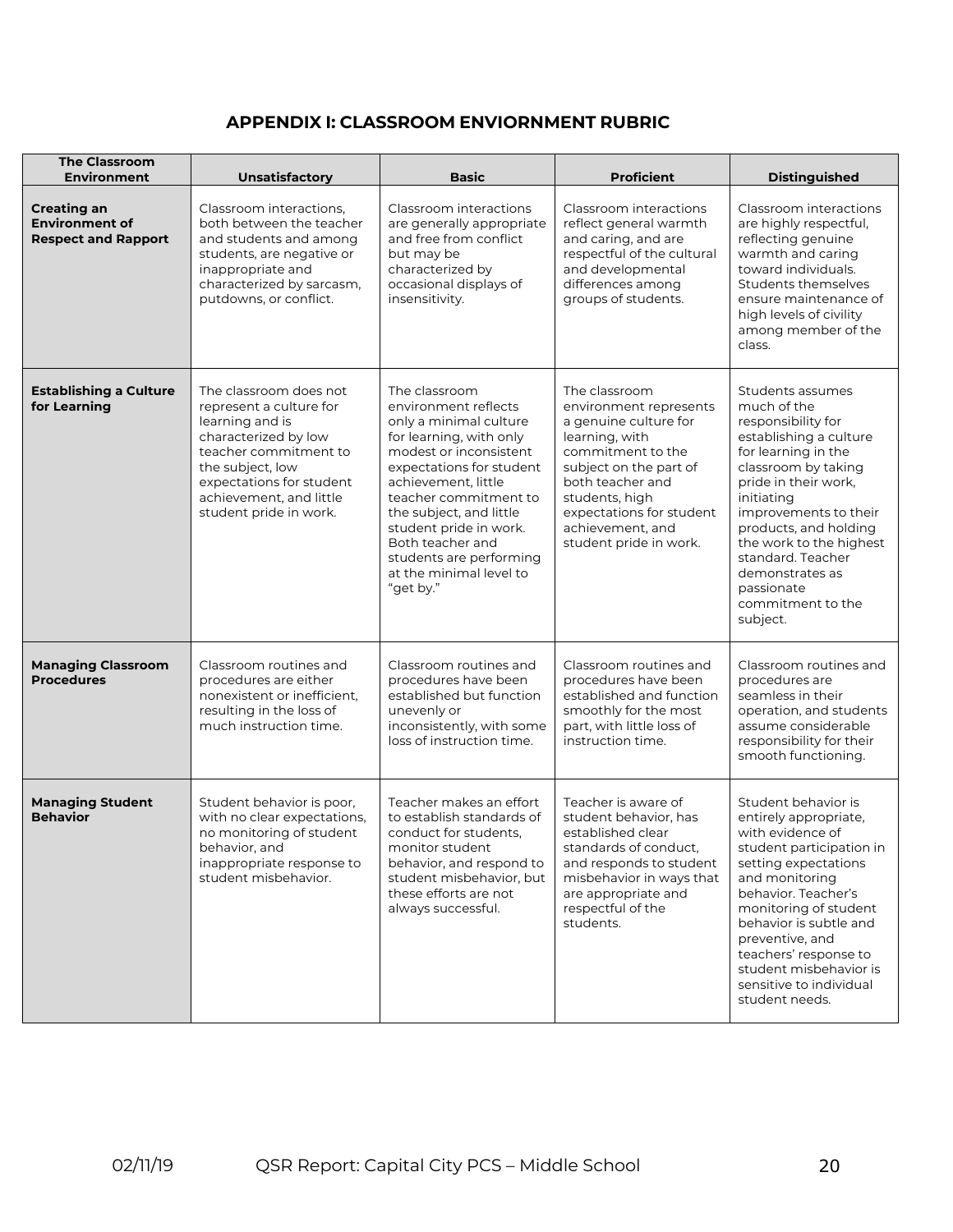## **APPENDIX II: INSTRUCTION RUBRIC**

| <b>Instruction</b>                                              | <b>Unsatisfactory</b>                                                                                                                                                                                                                                                                                                             | <b>Basic</b>                                                                                                                                                                                                                                                                                                                                                                                                                         | <b>Proficient</b>                                                                                                                                                                                                                                                                                                                                                                                                                                                                      | <b>Distinguished</b>                                                                                                                                                                                                                                                                                                                                                                                                                                                                                                                                                                                                                              |  |
|-----------------------------------------------------------------|-----------------------------------------------------------------------------------------------------------------------------------------------------------------------------------------------------------------------------------------------------------------------------------------------------------------------------------|--------------------------------------------------------------------------------------------------------------------------------------------------------------------------------------------------------------------------------------------------------------------------------------------------------------------------------------------------------------------------------------------------------------------------------------|----------------------------------------------------------------------------------------------------------------------------------------------------------------------------------------------------------------------------------------------------------------------------------------------------------------------------------------------------------------------------------------------------------------------------------------------------------------------------------------|---------------------------------------------------------------------------------------------------------------------------------------------------------------------------------------------------------------------------------------------------------------------------------------------------------------------------------------------------------------------------------------------------------------------------------------------------------------------------------------------------------------------------------------------------------------------------------------------------------------------------------------------------|--|
| <b>Communicating with</b><br><b>Students</b>                    | Teacher's oral and<br>written communication<br>contains errors or is<br>unclear or<br>inappropriate to<br>students. Teacher's<br>purpose in a lesson or<br>unit is unclear to<br>students. Teacher's<br>explanation of the<br>content is unclear or<br>confusing or uses<br>inappropriate language.                               | Teacher's oral and<br>written communication<br>contains no errors, but<br>may not be completely<br>appropriate or may<br>require further<br>explanations to avoid<br>confusion. Teacher<br>attempts to explain the<br>instructional purpose,<br>with limited success.<br>Teacher's explanation of<br>the content is uneven;<br>some is done skillfully,<br>but other portions are<br>difficult to follow.                            | Teacher communicates<br>clearly and accurately to<br>students both orally and<br>in writing. Teacher's<br>purpose for the lesson or<br>unit is clear, including<br>where it is situation within<br>broader learning.<br>Teacher's explanation of<br>content is appropriate<br>and connects with<br>students' knowledge and<br>experience.                                                                                                                                              | Teacher's oral and written<br>communication is clear and<br>expressive, anticipating<br>possible student<br>misconceptions. Makes the<br>purpose of the lesson or unit<br>clear, including where it is<br>situated within broader<br>learning, linking purpose to<br>student interests. Explanation<br>of content is imaginative, and<br>connects with students'<br>knowledge and experience.<br>Students contribute to<br>explaining concepts to their<br>peers.                                                                                                                                                                                 |  |
| <b>Using Questioning</b><br>and Discussion<br><b>Techniques</b> | Teacher makes poor<br>use of questioning and<br>discussion techniques,<br>with low-level<br>questions, limited<br>student participation,<br>and little true<br>discussion.                                                                                                                                                        | Teacher's use of<br>questioning and<br>discussion techniques is<br>uneven with some high-<br>level question; attempts<br>at true discussion;<br>moderate student<br>participation.                                                                                                                                                                                                                                                   | Teacher's use of<br>questioning and<br>discussion techniques<br>reflects high-level<br>questions, true discussion,<br>and full participation by<br>all students.                                                                                                                                                                                                                                                                                                                       | Students formulate may of the<br>high-level questions and<br>assume responsibility for the<br>participation of all students in<br>the discussion.                                                                                                                                                                                                                                                                                                                                                                                                                                                                                                 |  |
| <b>Engaging Students in</b><br>Learning                         | Students are not at all<br>intellectually engaged<br>in significant learning,<br>as a result of<br>inappropriate activities<br>or materials, poor<br>representations of<br>content, or lack of<br>lesson structure.                                                                                                               | Students are<br>intellectually engaged<br>only partially, resulting<br>from activities or<br>materials or uneven<br>quality, inconsistent<br>representation of<br>content or uneven<br>structure of pacing.                                                                                                                                                                                                                          | Students are intellectually<br>engaged throughout the<br>lesson, with appropriate<br>activities and materials,<br>instructive<br>representations of<br>content, and suitable<br>structure and pacing of<br>the lesson.                                                                                                                                                                                                                                                                 | Students are highly engaged<br>throughout the lesson and<br>make material contribution to<br>the representation of content,<br>the activities, and the<br>materials. The structure and<br>pacing of the lesson allow for<br>student reflection and closure.                                                                                                                                                                                                                                                                                                                                                                                       |  |
| <b>Using Assessment in</b><br><b>Instruction</b>                | Students are unaware<br>of criteria and<br>performance standards<br>by which their work will<br>be evaluated, and do<br>not engage in self-<br>assessment or<br>monitoring. Teacher<br>does not monitor<br>student learning in the<br>curriculum, and<br>feedback to students is<br>of poor quality and in<br>an untimely manner. | Students know some of<br>the criteria and<br>performance standards<br>by which their work will<br>be evaluated, and<br>occasionally assess the<br>quality of their own work<br>against the assessment<br>criteria and performance<br>standards. Teacher<br>monitors the progress of<br>the class as a whole but<br>elicits no diagnostic<br>information; feedback to<br>students is uneven and<br>inconsistent in its<br>timeliness. | Students are fully aware<br>of the criteria and<br>performance standards<br>by which their work will<br>be evaluated, and<br>frequently assess and<br>monitor the quality of<br>their own work against<br>the assessment criteria<br>and performance<br>standards. Teacher<br>monitors the progress of<br>groups of students in the<br>curriculum, making<br>limited use of diagnostic<br>prompts to elicit<br>information; feedback is<br>timely, consistent, and of<br>high quality. | Students are fully aware of the<br>criteria and standards by<br>which their work will be<br>evaluated, have contributed to<br>the development of the<br>criteria, frequently assess and<br>monitor the quality of their<br>own work against the<br>assessment criteria and<br>performance standards, and<br>make active use of that<br>information in their learning.<br>Teacher actively and<br>systematically elicits<br>diagnostic information from<br>individual students regarding<br>understanding and monitors<br>progress of individual<br>students; feedback is timely,<br>high quality, and students use<br>feedback in their learning. |  |